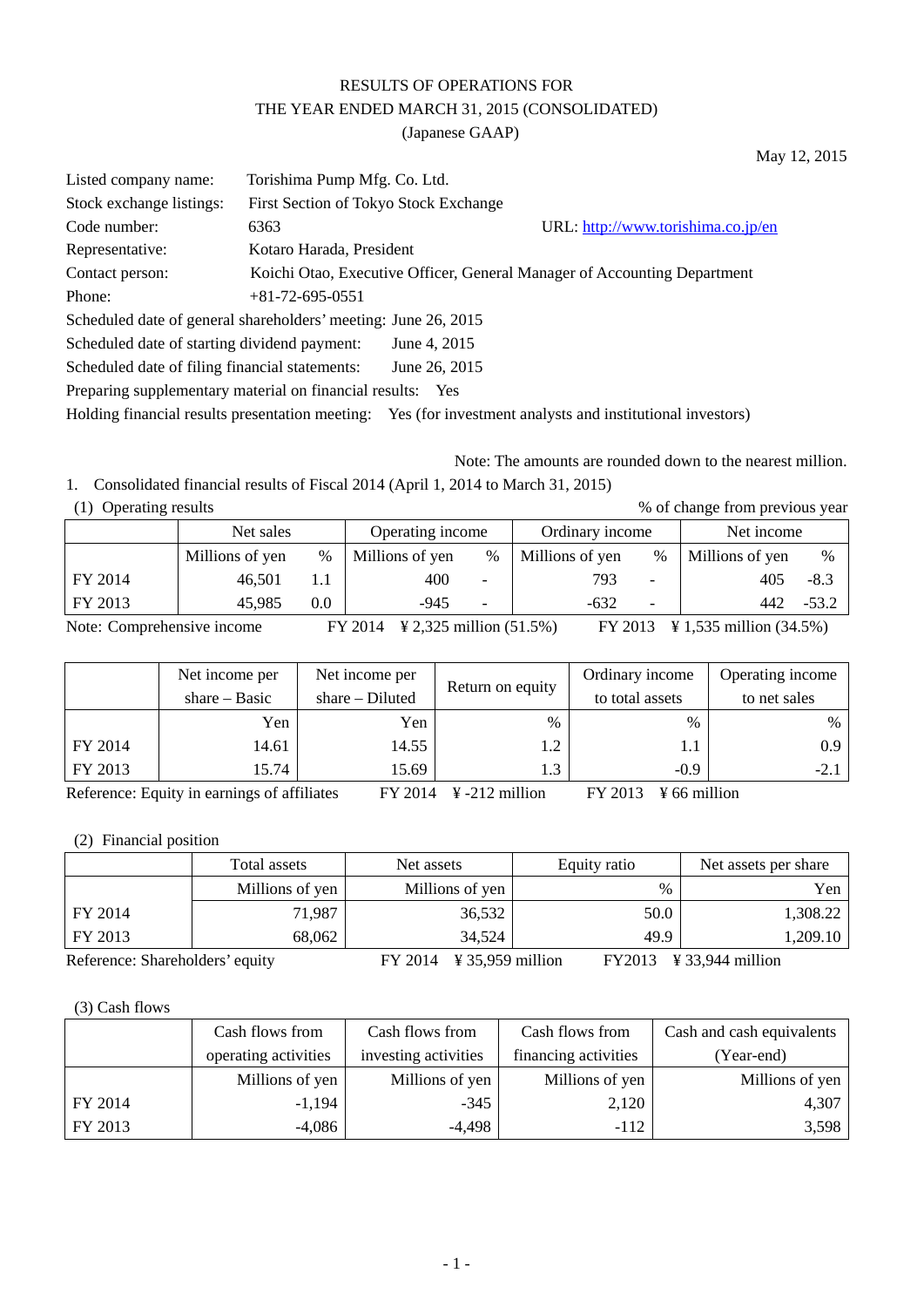#### 2. Dividends

|            |                          |      |                          | Dividends per share |        | Dividends total | Dividend       | Dividends to   |  |  |  |          |              |            |
|------------|--------------------------|------|--------------------------|---------------------|--------|-----------------|----------------|----------------|--|--|--|----------|--------------|------------|
|            | 1Q                       | 2Q   | 3Q                       |                     |        |                 |                |                |  |  |  | (Annual) | payout ratio | net assets |
|            | End                      | End  | End                      | Year-end            | Annual |                 | (Consolidated) | (Consolidated) |  |  |  |          |              |            |
|            | Yen                      | Yen  | Yen                      | Yen                 | Yen    | Millions of Yen | $\%$           | %              |  |  |  |          |              |            |
| FY 2013    | -                        | 9.00 | -                        | 9.00                | 18.00  | 505             | 114.4          | 1.5            |  |  |  |          |              |            |
| FY 2014    | -                        | 9.00 | $\overline{\phantom{a}}$ | 9.00                | 18.00  | 500             | 123.2          | 1.4            |  |  |  |          |              |            |
| FY 2015    |                          |      |                          |                     |        |                 |                |                |  |  |  |          |              |            |
| (Forecast) | $\overline{\phantom{a}}$ | 9.00 | $\overline{\phantom{0}}$ | 9.00                | 18.00  |                 | 49.4           |                |  |  |  |          |              |            |

3. Forecast for the Fiscal 2015 (April 1, 2015 to March 31, 2016) % of change from same period last year

|            | Net sales   |         | Operating income |       | Ordinary income |      | Net income  |       | Net income per share |
|------------|-------------|---------|------------------|-------|-----------------|------|-------------|-------|----------------------|
|            | Millions of | $\%$    | Millions of      | $\%$  | Millions of     | $\%$ | Millions of | $\%$  | Yen                  |
|            | yen         |         | yen              |       | yen             |      | yen         |       |                      |
| First half | 15,000      | $-16.6$ | $-1,200$         |       | $-800$          |      | $-600$      | -     | $-21.82$             |
| Annual     | 43,000      | $-7.5$  | $.000$ .         | 149.8 | 1,400           | 76.5 | 1,000       | 146.6 | 36.38                |

4. Others

(1) Changes in significant subsidiaries during this fiscal year: No New: - Excluded: -

(For further details, please refer to page 6, "2. Corporate group information".)

(2) Changes in accounting policies applied, procedures and disclosures for presenting consolidated financial statements

Changes of accounting policies applied due to revisions of accounting standards: Yes Changes of accounting policies other than the above: No

Changes in accounting estimates: No

Retrospective restatement: No

(3) Number of shares outstanding (Common stock)

Number of shares outstanding at period end (including treasury stock) (FY 2014) 29,889,079 (FY 2013) 29,889,079 Number of treasury stocks at period end (FY 2014) 2,401,805 (FY 2013) 1,814,990 Weighed-average number of shares outstanding over the period (FY 2014) 27,738,197 (FY 2013) 28,071,163

Reference: Unconsolidated financial results of Fiscal 2014 (April 1, 2014 to March 31, 2015)

| (1) Operating results |  |
|-----------------------|--|
|                       |  |

% of change from previous year

|         | Net sales       |        | Operating income |                          | Ordinary income |      | Net income      |         |
|---------|-----------------|--------|------------------|--------------------------|-----------------|------|-----------------|---------|
|         | Millions of yen | $\%$   | Millions of yen  | $\%$                     | Millions of yen | $\%$ | Millions of yen | $\%$    |
| FY 2014 | 36,672          | 3.2    | $-923$           | -                        | 755             |      | 608             | 205.4   |
| FY 2013 | 35,533          | $-7.7$ | $-2.395$         | $\overline{\phantom{0}}$ | $-1.602$        | -    | 99              | $-65.0$ |

|         | Net income per share - Basic | Net income per share - Diluted |
|---------|------------------------------|--------------------------------|
|         | Yen                          | Yen                            |
| FY 2014 | 21.93                        | 21.84                          |
| FY 2013 | 7.09                         | 7.OZ                           |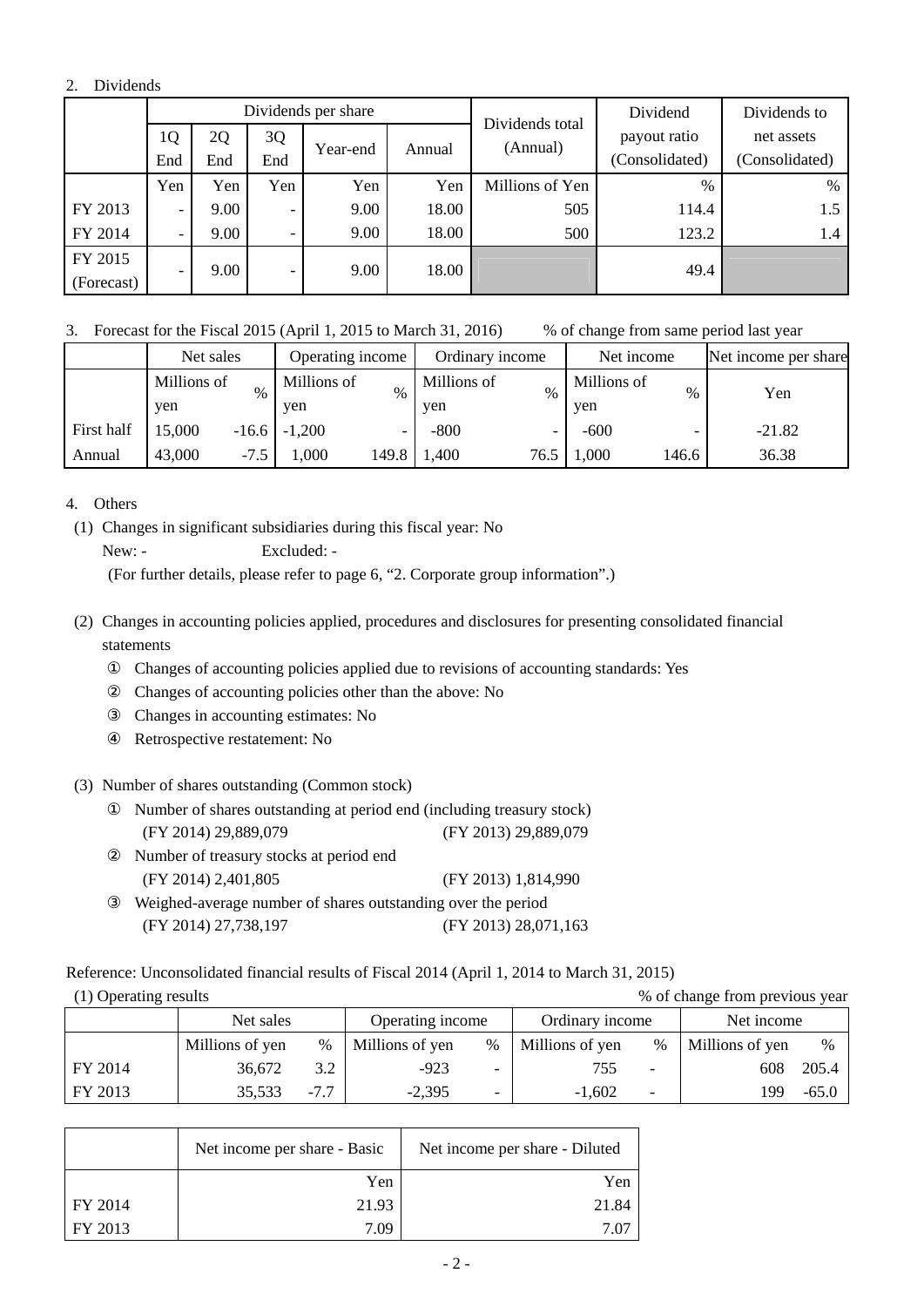(2) Financial position

|                                 | Total assets    | Net assets                              | Equity ratio                                     | Net assets per share |
|---------------------------------|-----------------|-----------------------------------------|--------------------------------------------------|----------------------|
|                                 | Millions of yen | Millions of yen                         | $\%$                                             | Yen                  |
| FY 2014                         | 63,074          | 31,039                                  | 49.0                                             | 1,125.24             |
| FY 2013                         | 61.161          | 30,264                                  | 49.3                                             | 1,074.39             |
| Reference: Shareholders' equity |                 | $\frac{1}{2}$ 30,929 million<br>FY 2014 | $FY 2013 \quad \text{¥ } 30,162 \text{ million}$ |                      |

\* Information regarding the implementation of audit procedures

These financial results are not subject to audit procedures under the Financial Instruments and Exchange Act. The consolidated financial statements are in the process of audit procedures at the time of disclosure of these financial results.

\* Explanations for adequate utilization of the forecast, and other note

Forecast shown above is prepared based on information available as of the issuing date of this report and assumptions that we consider as reasonable, and therefore the actual results may differ from these forecasted figures due to various unknown factors.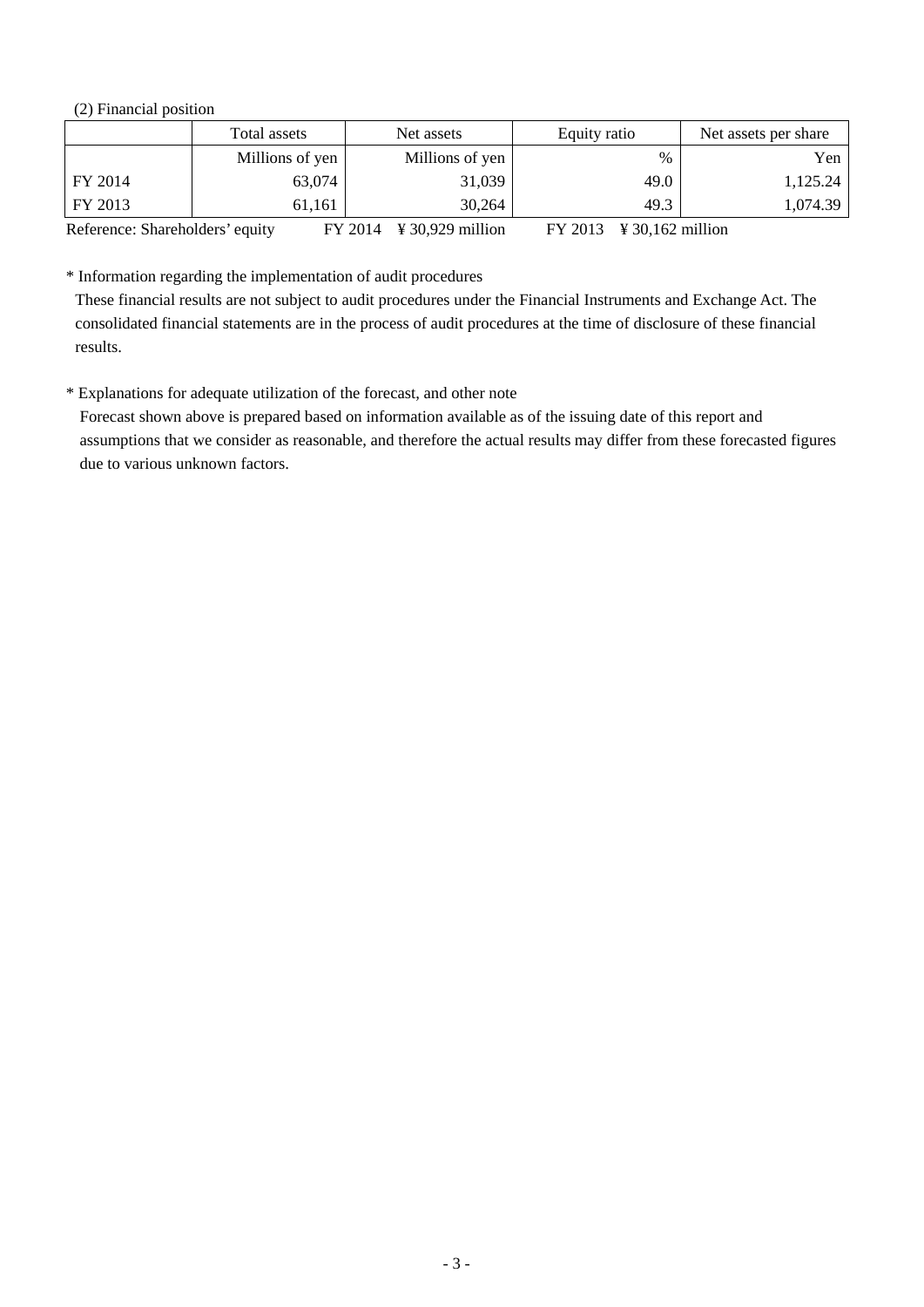#### Contents

| 1. | Operations results                |  |
|----|-----------------------------------|--|
|    |                                   |  |
|    |                                   |  |
|    |                                   |  |
| 2. |                                   |  |
| 3. | Consolidated financial statements |  |
|    |                                   |  |
|    |                                   |  |
|    |                                   |  |
|    |                                   |  |
|    | (4)                               |  |
|    |                                   |  |
| 4. | Individual financial statements   |  |
|    |                                   |  |
|    |                                   |  |
|    |                                   |  |
| 5. | Additional information            |  |
|    |                                   |  |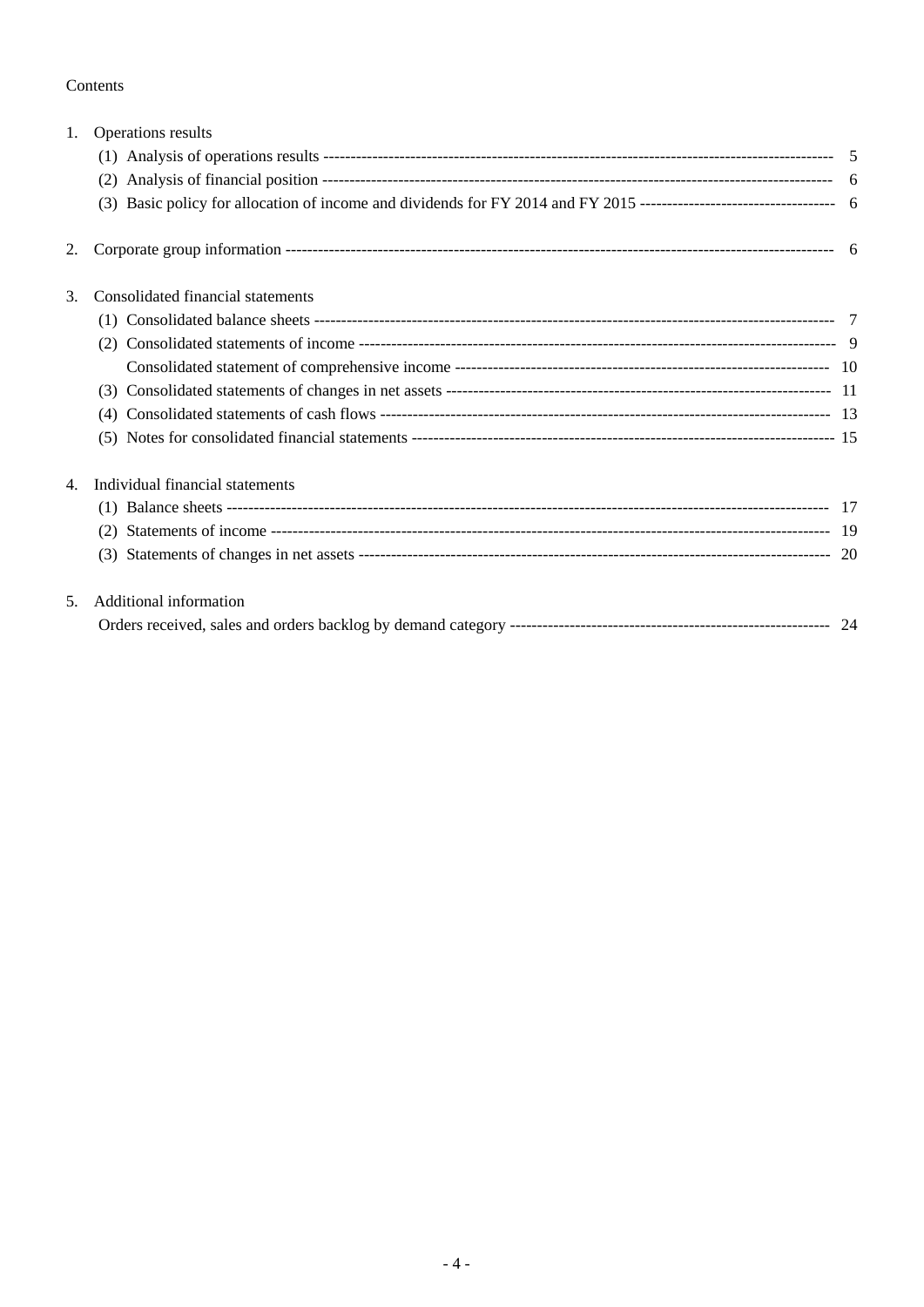#### 1. Operations results

(1) Analysis of operations results

- Orders received, sales and orders backlog by demand category

| FY2014<br>(Millions of yen) |        |                 |        |           |                |        |  |  |  |
|-----------------------------|--------|-----------------|--------|-----------|----------------|--------|--|--|--|
|                             |        | Orders received |        | Net sales | Orders backlog |        |  |  |  |
| Domestic public             | 12,001 | 28.0%           | 12,957 | 27.9%     | 6.675          | 17.3%  |  |  |  |
| Domestic private            | 6,943  | 16.2%           | 6,146  | 13.2%     | 4,281          | 11.1%  |  |  |  |
| Overseas                    | 23,933 | 55.8%           | 27,397 | 58.9%     | 27,625         | 71.6%  |  |  |  |
| Total                       | 42,878 | 100.0%          | 46,501 | 100.0%    | 38,582         | 100.0% |  |  |  |

FY2013 (Millions of yen)

|                  |        | Orders received |        | Net sales | Orders backlog |        |
|------------------|--------|-----------------|--------|-----------|----------------|--------|
| Domestic public  | 15,923 | 30.1%           | 13.797 | 30.0%     | 7.631          | 18.1%  |
| Domestic private | 7,144  | 13.5%           | 6,299  | 13.7%     | 3.484          | 8.2%   |
| Overseas         | 29,779 | 56.4%           | 25,888 | 56.3%     | 31,089         | 73.7%  |
| Total            | 52,847 | 100.0%          | 45,985 | 100.0%    | 42,205         | 100.0% |

Operating income on a consolidated basis in FY2014 amounted to ¥400 million (operating losses in the previous fiscal year amounted to ¥945 million) as low-margined sales and the cost of introducing the core system renewal decreased compared to the previous fiscal year. Ordinary income amounted to ¥793 million (ordinary losses in the previous fiscal year amounted to ¥ 632 million) influenced by ¥391 million in a foreign exchange gain despite ¥212 million in share of loss of entities accounted for using equity method. Net income amounted to ¥405 million (92% lower than the ¥442 million reported in the previous fiscal year) as ¥158 million in an impairment loss associated with disposal welfare facilities was posted to extraordinary losses.

- Forecast for FY2015 and medium-term business plan

The medium-term business plan beginning in FY2014 is as follows. Under the plan, the company will move forward with its TGT (Torishima Global Team) activities that it has pursued for the past 10 years and proceed to attain further expansion with a focus on business opportunities in water and energy related businesses. At the same time, the company will also conduct a thoroughgoing review of its business processes and work to strengthen its business and financial positions. Considering the achievement in FY2014, the company amended plans for FY2015 and orders received for FY2016.

Medium-term business plan from FY2014 to FY2016 (Millions of yen)

|                  | FY2014<br>Plan<br>Result |        |               | FY2015       | FY2016        |                     |
|------------------|--------------------------|--------|---------------|--------------|---------------|---------------------|
|                  |                          |        | Original Plan | Amended Plan | Original Plan | <b>Amended Plan</b> |
| Order received   | 49,500                   | 42,878 | 55,000        | 50,000       | 60,000        | 60,000              |
| Net sales        | 46,000                   | 46,501 | 50,000        | 43,000       | 55,000        | 50,000              |
| Operating income | 500                      | 400    | 1,500         | 1,000        | 2,500         | 2,500               |
| Ordinary income  | 700                      | 793    | 1,700         | 1,400        | 2,700         | 2,700               |
| Net income       | 500                      | 405    | 1,200         | 1,000        | 1,900         | 1,900               |

Note: These forecasts do not reflect International Financial Reporting Standards (IFRS).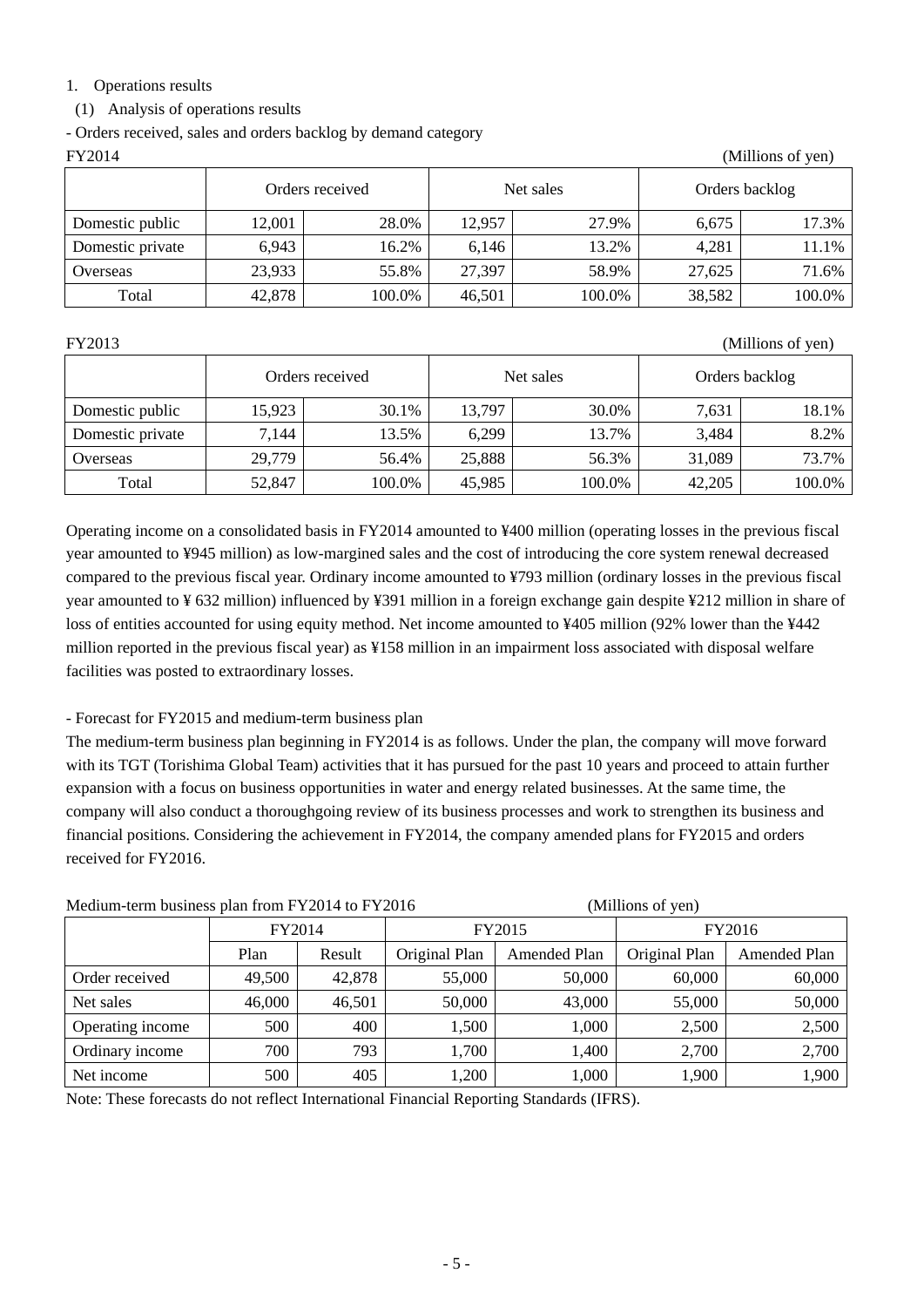## (2) Analysis of financial position

Recent trends in cash flow indicators

|                                  | FY2012           | FY2013           | FY2014           |
|----------------------------------|------------------|------------------|------------------|
|                                  | (March 31, 2013) | (March 31, 2014) | (March 31, 2015) |
| Equity ratio $(\%)$              | 48.2             | 49.9             | 50.0             |
| Equity ratio at market value (%) | 31.0             | 52.5             | 33.8             |
| Debut to cash flow ratio (year)  | 3.7              | -                |                  |
| Interest coverage ratio (times)  | 32.7             | -                |                  |

Note: Equity ratio: Shareholders' equity / Total assets

Equity ratio at market value: Stock market capitalization / Total assets

Debut to cash flow ratio: Interest-bearing debt / Operating cash flow

Interest coverage ratio: Operating cash flow / Interest expenses

- All indicators in the table above were computed with consolidated financial data.

- Stock market capitalization was computed on the basis of the number of outstanding shares without treasury stock.

- Operating cash flow is used for cash flow.

- Interest bearing debt indicates all debt paying interest among liabilities recorded in consolidated balance sheets.

(3) Basic policy for allocation of income and dividends for FY 2014 and FY 2015

The basic policy of the group is to pay stable dividends to shareholders. Taking account of the future needs to make investments for future growth, the group aims to maintain a dividend payout ratio of between 20% and 30%. Regarding retained earnings, the group aims to invest these funds effectively for financing new growth, including the development of technologies and products for responding to future advances in the sophistication of pumping as well as related equipment and software. The group also uses retained earnings for the maintenance of existing pumping stations and plants, for the development of more-efficient production facilities, and for expanding the scope of its business portfolio to environmental businesses that will help to conserve the global environment.

For FY 2014, the group paid a regular interim dividend of ¥9 per share. In paying its fiscal year-end dividend, the group emphasized providing a return to shareholders and also paid a dividend of ¥9 per share. Thus, the dividend for the full fiscal year, including interim and fiscal year-end dividends, was ¥18 per share. For FY2015, the group is planning to also pay a dividend for the full year of ¥18 per share.

2. Corporate group information

Hizen Wind Power Generation Co., Ltd. was included in the scope of equity method on a consolidated basis in FY2014 due to the additional acquisition of its shares.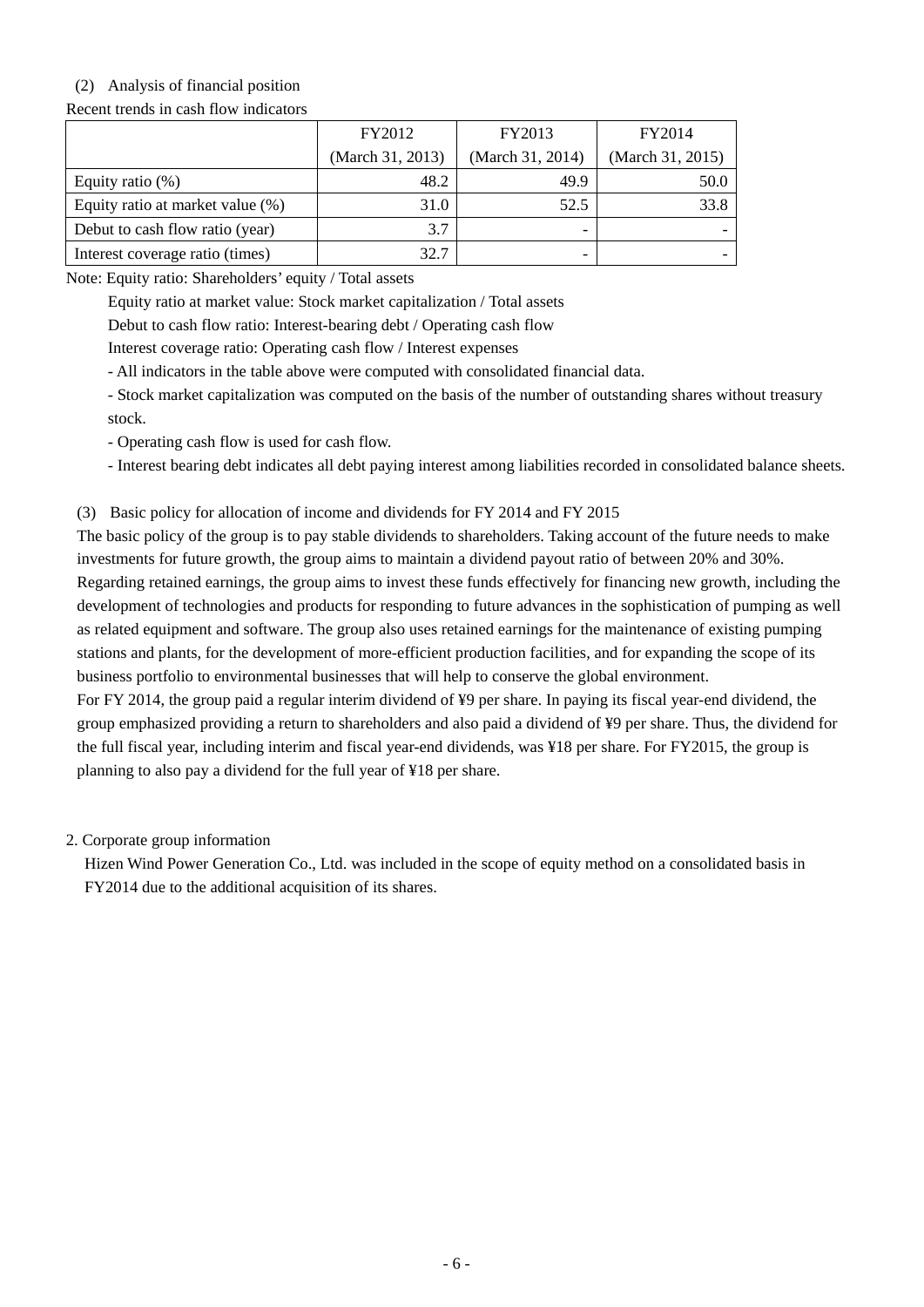### 3. Consolidated financial statements

#### (1) Consolidated balance sheets

|                                        |                  | (Millions of yen) |
|----------------------------------------|------------------|-------------------|
|                                        | FY 2013          | FY 2014           |
|                                        | (March 31, 2014) | (March 31, 2015)  |
| Assets                                 |                  |                   |
| Current assets                         |                  |                   |
| Cash and deposits                      | 4,125            | 4,439             |
| Notes and accounts receivable - trade  | 26,931           | 26,616            |
| Securities                             | 700              |                   |
| Merchandise and finished goods         | 459              | 248               |
| Work in process                        | 5,634            | 6,655             |
| Raw materials and supplies             | 1,542            | 1,934             |
| Advance payments - trade               | 422              | 812               |
| Deferred tax assets                    | 1,028            | 905               |
| Other                                  | 1,289            | 1,376             |
| Allowance for doubtful accounts        | $-243$           | $-84$             |
| Total current assets                   | 41,889           | 42,904            |
| Non-current assets                     |                  |                   |
| Property, plant and equipment          |                  |                   |
| Buildings and structures               | 9,613            | 9,612             |
| Accumulated depreciation               | $-5,624$         | $-5,476$          |
| Buildings and structures, net          | 3,989            | 4,136             |
| Machinery, equipment and vehicles      | 10,781           | 11,181            |
| Accumulated depreciation               | $-7,482$         | $-7,990$          |
| Machinery, equipment and vehicles, net | 3,298            | 3,191             |
| Tools, furniture and fixtures          | 1,955            | 2,160             |
| Accumulated depreciation               | $-1,653$         | $-1,842$          |
| Tools, furniture and fixtures, net     | 301              | 318               |
| Land                                   | 2,534            | 2,561             |
| Leased assets                          | 687              | 707               |
| Accumulated depreciation               | $-361$           | $-395$            |
| Leased assets, net                     | 325              | 311               |
| Construction in progress               | 60               | 93                |
| Total property, plant and equipment    | 10,511           | 10,611            |
| Intangible assets                      | 2,219            | 2,295             |
| Investments and other assets           |                  |                   |
| Investment securities                  | 12,505           | 14,323            |
| Long-term loans receivable             | 472              | 407               |
| Net defined benefit asset              |                  | 1,102             |
| Deferred tax assets                    | 130              | 47                |
| Other                                  | 541              | 516               |
| Allowance for doubtful accounts        | $-208$           | $-223$            |
| Total investments and other assets     | 13,441           | 16,175            |
| Total non-current assets               | 26,173           | 29,082            |
| Total assets                           | 68,062           | 71,987            |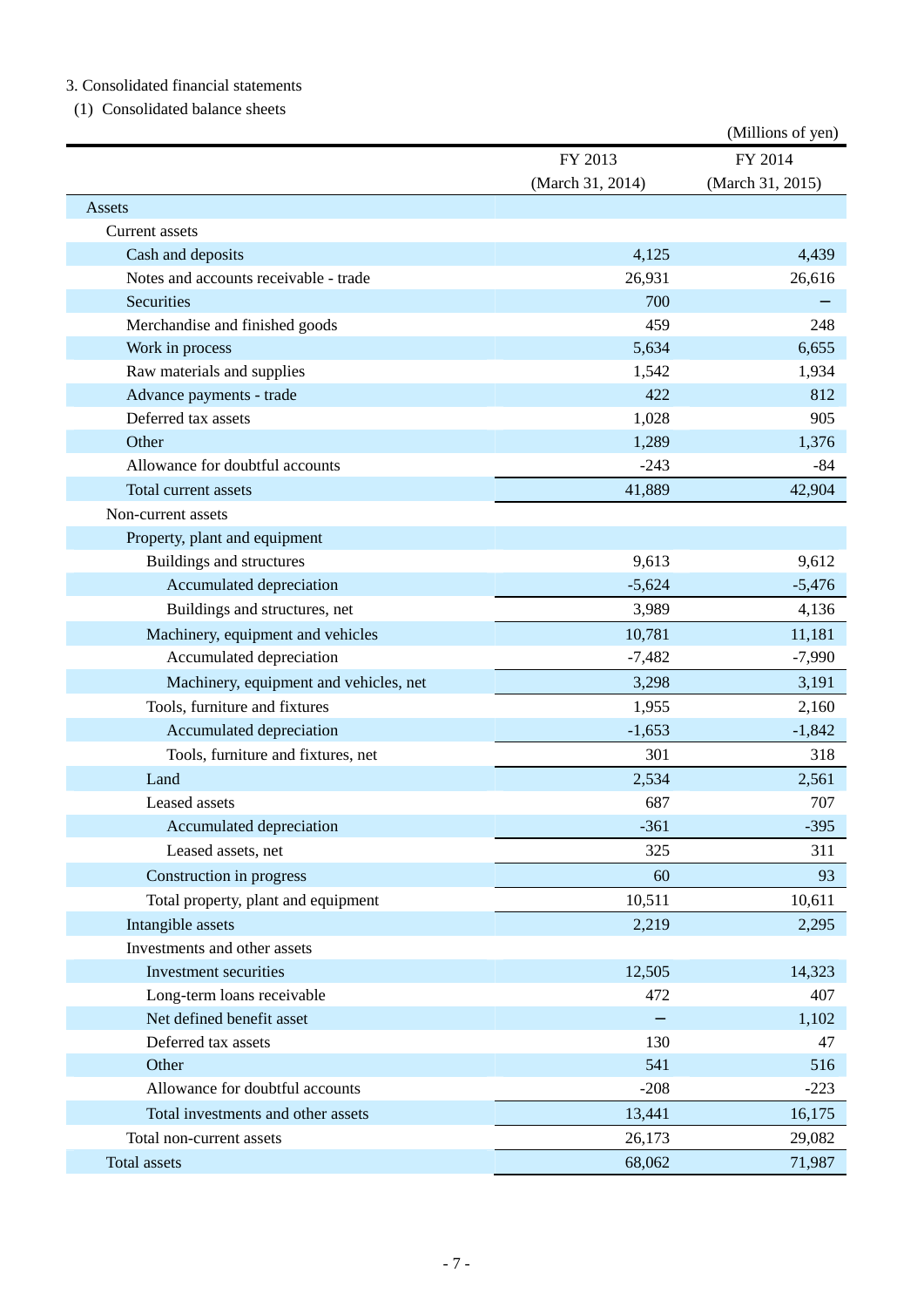|                                                       |                  | (Millions of yen) |
|-------------------------------------------------------|------------------|-------------------|
|                                                       | FY 2013          | FY 2014           |
|                                                       | (March 31, 2014) | (March 31, 2015)  |
| Liabilities                                           |                  |                   |
| <b>Current liabilities</b>                            |                  |                   |
| Notes and accounts payable - trade                    | 11,881           | 10,110            |
| Short-term loans payable                              | 6,934            | 8,356             |
| Income taxes payable                                  | 179              | 111               |
| Advances received                                     | 1,971            | 1,812             |
| Provision for bonuses                                 | 722              | 683               |
| Provision for product warranties                      | 720              | 636               |
| Provision for loss on construction contracts          | 351              | 436               |
| Other                                                 | 2,042            | 2,994             |
| <b>Total current liabilities</b>                      | 24,804           | 25,140            |
| Non-current liabilities                               |                  |                   |
| Long-term loans payable                               | 6,728            | 8,782             |
| Deferred tax liabilities                              |                  | 720               |
| Provision for directors' retirement benefits          | 13               | 12                |
| Net defined benefit liability                         | 1,448            | 249               |
| Other                                                 | 543              | 549               |
| Total non-current liabilities                         | 8,734            | 10,314            |
| <b>Total liabilities</b>                              | 33,538           | 35,454            |
| Net assets                                            |                  |                   |
| Shareholders' equity                                  |                  |                   |
| Capital stock                                         | 1,592            | 1,592             |
| Capital surplus                                       | 7,822            | 7,828             |
| Retained earnings                                     | 23,888           | 24,650            |
| Treasury shares                                       | $-962$           | $-1,499$          |
| Total shareholders' equity                            | 32,342           | 32,573            |
| Accumulated other comprehensive income                |                  |                   |
| Valuation difference on available-for-sale securities | 1,072            | 1,614             |
| Deferred gains or losses on hedges                    | $-249$           | $-456$            |
| Foreign currency translation adjustment               | 632              | 1,503             |
| Remeasurements of defined benefit plans               | 145              | 725               |
| Total accumulated other comprehensive income          | 1,602            | 3,386             |
| Subscription rights to shares                         | 101              | 109               |
| Minority interests                                    | 477              | 463               |
| Total net assets                                      | 34,524           | 36,532            |
| Total liabilities and net assets                      | 68,062           | 71,987            |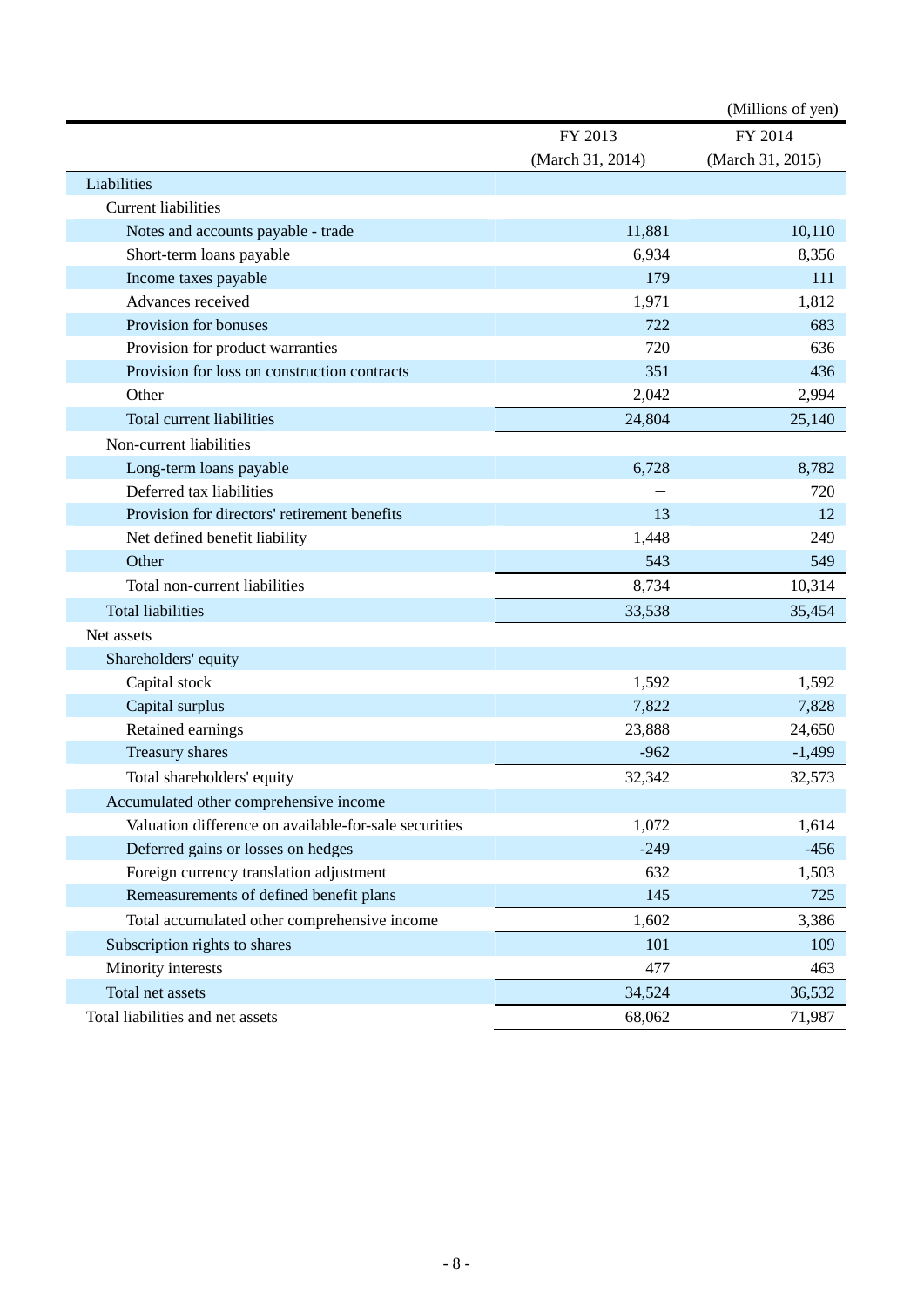# (2) Consolidated statements of (comprehensive) income

(Consolidated statements of income)

|                                                               |                   | (Millions of yen) |
|---------------------------------------------------------------|-------------------|-------------------|
|                                                               | FY 2013           | FY 2014           |
|                                                               | (April 1, 2013 to | (April 1, 2014 to |
|                                                               | March 31, 2014)   | March 31, 2015)   |
| Net sales                                                     | 45,985            | 46,501            |
| Cost of sales                                                 | 37,664            | 37,339            |
| Gross profit                                                  | 8,320             | 9,162             |
| Selling, general and administrative expenses                  | 9,265             | 8,761             |
| Operating income (loss)                                       | $-945$            | 400               |
| Non-operating income                                          |                   |                   |
| Interest income                                               | 52                | 46                |
| Dividend income                                               | 157               | 194               |
| Share of profit of entities accounted for using equity method | 66                |                   |
| Foreign exchange gains                                        | 112               | 391               |
| Rent income                                                   | 99                | 126               |
| Other                                                         | 154               | 189               |
| Total non-operating income                                    | 642               | 947               |
| Non-operating expenses                                        |                   |                   |
| Interest expenses                                             | 128               | 148               |
| Share of loss of entities accounted for using equity method   |                   | 212               |
| Other                                                         | 200               | 192               |
| Total non-operating expenses                                  | 329               | 554               |
| Ordinary income (loss)                                        | $-632$            | 793               |
| Extraordinary income                                          |                   |                   |
| Gain on sales of investment securities                        | 75                | 45                |
| Gain on sales of shares of subsidiaries                       | 1,075             |                   |
| Gain on sales of land                                         | 766               |                   |
| Total extraordinary income                                    | 1,917             | 45                |
| <b>Extraordinary losses</b>                                   |                   |                   |
| Loss on sales of investment securities                        | 4                 |                   |
| Loss on valuation of investment securities                    | 21                | 4                 |
| Loss on sales of shares of subsidiaries                       | 14                |                   |
| <b>Impairment</b> loss                                        |                   | 158               |
| Loss on extinguishment of tie-in shares                       | 6                 |                   |
| Loss on liquidation of subsidiaries and associates            | 97                |                   |
| Settlement package                                            | 226               |                   |
| Total extraordinary losses                                    | 371               | 163               |
| Income before income taxes and minority interests             | 913               | 676               |
| Income taxes - current                                        | 285               | 119               |
| Income taxes - deferred                                       | 37                | 55                |
| Total income taxes                                            | 323               | 174               |
| Income before minority interests                              | 590               | 501               |
| Minority interests in income                                  | 148               | 95                |
| Net income                                                    | 442               | 405               |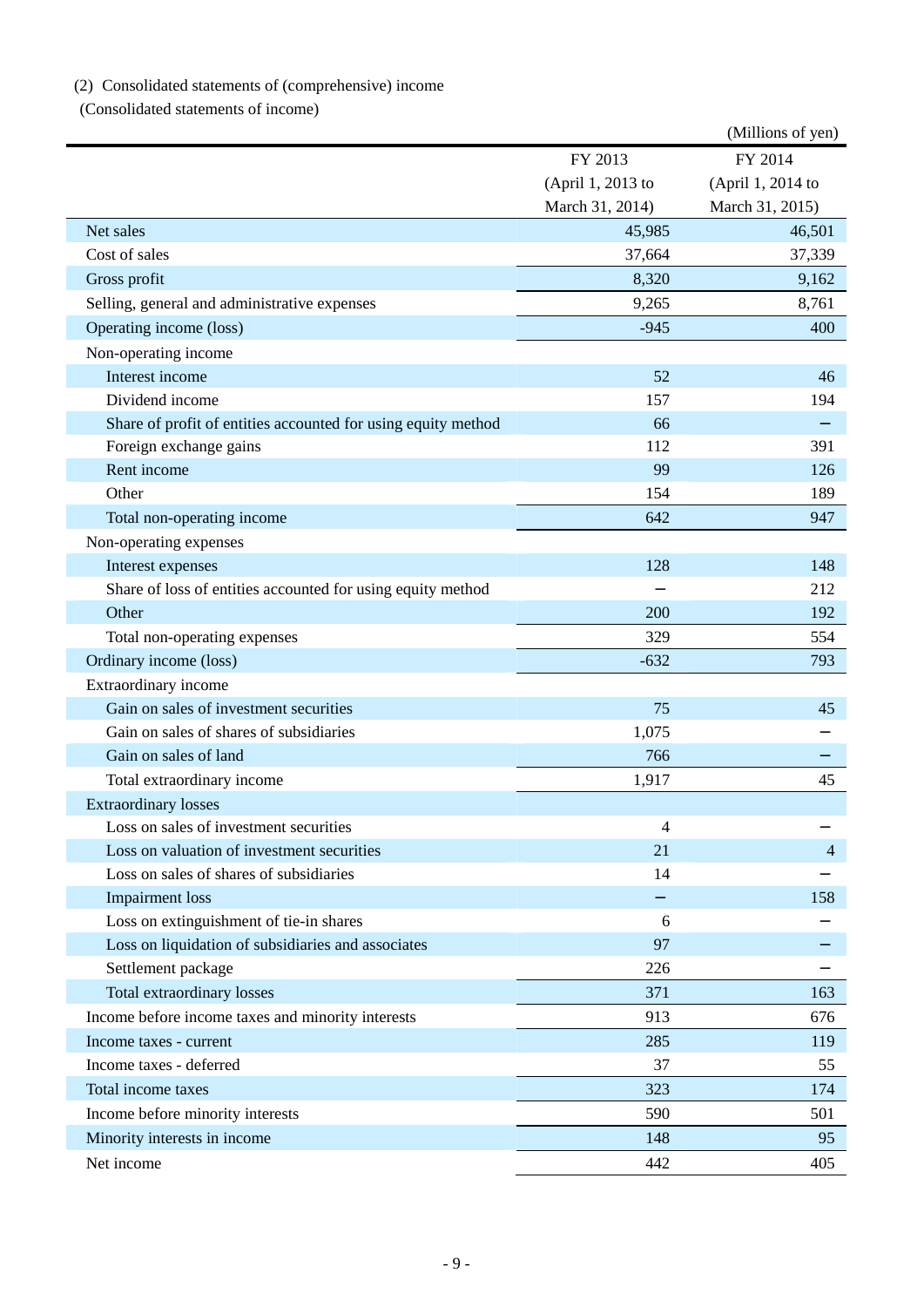(Consolidated statements of comprehensive income)

|                                                           |                   | (Millions of yen) |
|-----------------------------------------------------------|-------------------|-------------------|
|                                                           | FY 2013           | FY 2014           |
|                                                           | (April 1, 2013 to | (April 1, 2014 to |
|                                                           | March 31, 2014)   | March 31, 2015)   |
| Income before minority interests                          | 590               | 501               |
| Other comprehensive income                                |                   |                   |
| Valuation difference on available-for-sale securities     | 169               | 540               |
| Deferred gains or losses on hedges                        | 36                | $-207$            |
| Foreign currency translation adjustment                   | 630               | 698               |
| Remeasurements of defined benefit plans, net of tax       |                   | 579               |
| Share of other comprehensive income of entities accounted | 108               | 212               |
| for using equity method                                   |                   |                   |
| Total other comprehensive income                          | 945               | 1,824             |
| Comprehensive income                                      | 1,535             | 2,325             |
| Comprehensive income attributable to                      |                   |                   |
| Comprehensive income attributable to owners of parent     | 1,385             | 2,189             |
| Comprehensive income attributable to minority interests   | 150               | 136               |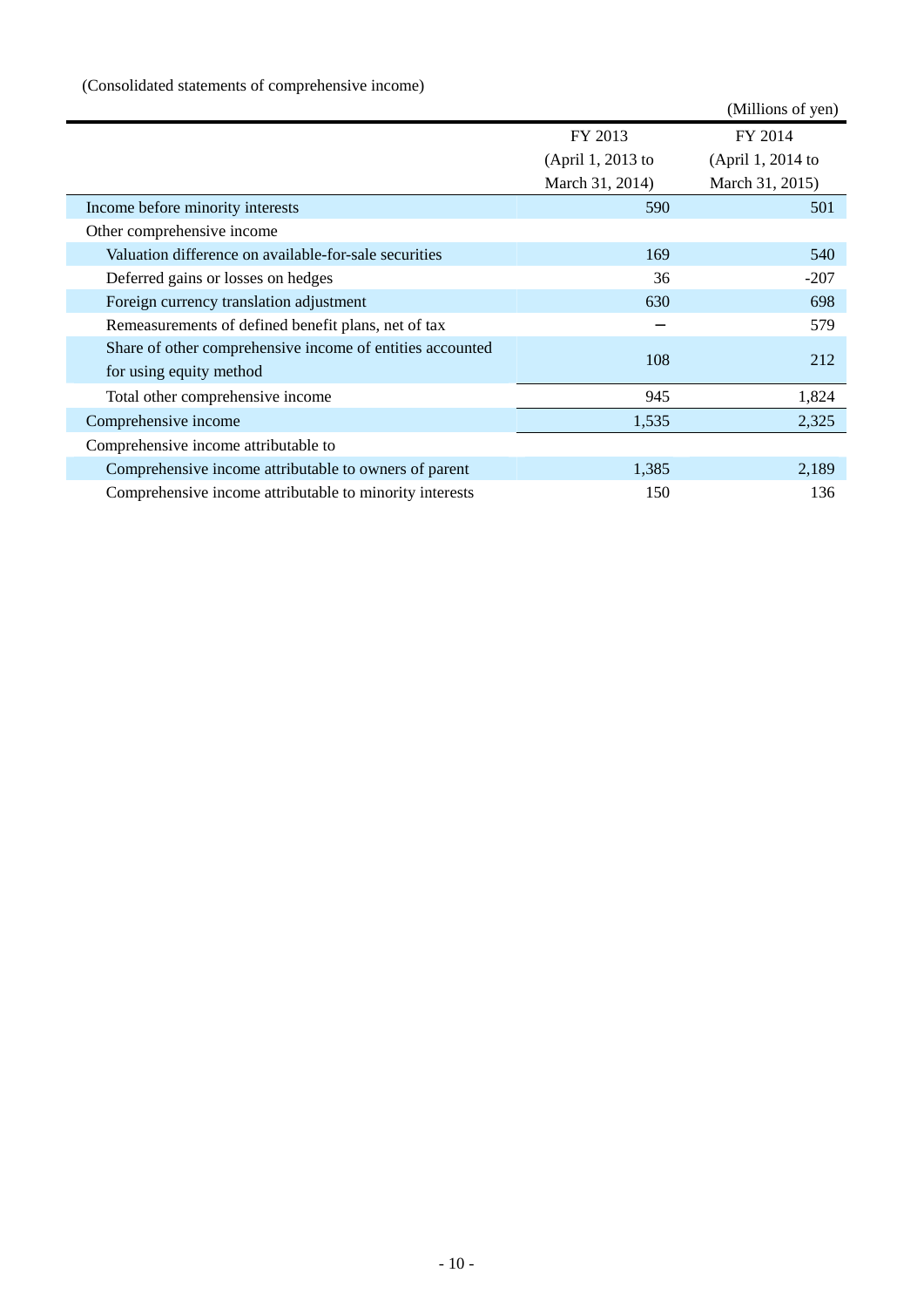# (3) Consolidated statements of changes in net assets

# FY 2013 (April 1, 2013 to March 31, 2014)

|                                                         |               | Shareholders' equity |                   |                 |                               |  |  |  |
|---------------------------------------------------------|---------------|----------------------|-------------------|-----------------|-------------------------------|--|--|--|
|                                                         | Capital stock | Capital surplus      | Retained earnings | Treasury shares | Total shareholders'<br>equity |  |  |  |
| Balance at beginning of current period                  | 1,592         | 7,813                | 23,951            | $-968$          | 32,389                        |  |  |  |
| Changes of items during period                          |               |                      |                   |                 |                               |  |  |  |
| Dividends of surplus                                    |               |                      | $-505$            |                 | $-505$                        |  |  |  |
| Net income                                              |               |                      | 442               |                 | 442                           |  |  |  |
| Purchase of treasury shares                             |               |                      |                   | $-0$            | $-0$                          |  |  |  |
| Disposal of treasury shares                             |               | 8                    |                   | 7               | 16                            |  |  |  |
| Net changes of items other than<br>shareholders' equity |               |                      |                   |                 |                               |  |  |  |
| Total changes of items during period                    |               | 8                    | $-63$             | 6               | $-47$                         |  |  |  |
| Balance at end of current period                        | 1,592         | 7,822                | 23,888            | $-962$          | 32,342                        |  |  |  |

|                                                            |                                                                 | Accumulated other comprehensive income      |                                                  |                                               |                                                          |                                     |           |                              |
|------------------------------------------------------------|-----------------------------------------------------------------|---------------------------------------------|--------------------------------------------------|-----------------------------------------------|----------------------------------------------------------|-------------------------------------|-----------|------------------------------|
|                                                            | Valuation<br>difference on<br>available-for-<br>sale securities | Deferred<br>gains or<br>losses on<br>hedges | Foreign<br>currency<br>translation<br>adjustment | Remeasurements<br>of defined benefit<br>plans | Total<br>accumulated<br>other<br>comprehensive<br>income | Subscription<br>rights to<br>shares | interests | Minority Total net<br>assets |
| Balance at beginning of<br>current period                  | 903                                                             | $-285$                                      | $-104$                                           |                                               | 513                                                      | 90                                  | 607       | 33,602                       |
| Changes of items during<br>period                          |                                                                 |                                             |                                                  |                                               |                                                          |                                     |           |                              |
| Dividends of surplus                                       |                                                                 |                                             |                                                  |                                               |                                                          |                                     |           | $-505$                       |
| Net income                                                 |                                                                 |                                             |                                                  |                                               |                                                          |                                     |           | 442                          |
| Purchase of treasury<br>shares                             |                                                                 |                                             |                                                  |                                               |                                                          |                                     |           | $-0$                         |
| Disposal of treasury<br>shares                             |                                                                 |                                             |                                                  |                                               |                                                          |                                     |           | 16                           |
| Net changes of items<br>other than<br>shareholders' equity | 169                                                             | 36                                          | 737                                              | 145                                           | 1,088                                                    | 11                                  | $-130$    | 969                          |
| Total changes of items<br>during period                    | 169                                                             | 36                                          | 737                                              | 145                                           | 1,088                                                    | 11                                  | $-130$    | 921                          |
| Balance at end of current<br>period                        | 1,072                                                           | $-249$                                      | 632                                              | 145                                           | 1,602                                                    | 101                                 | 477       | 34,524                       |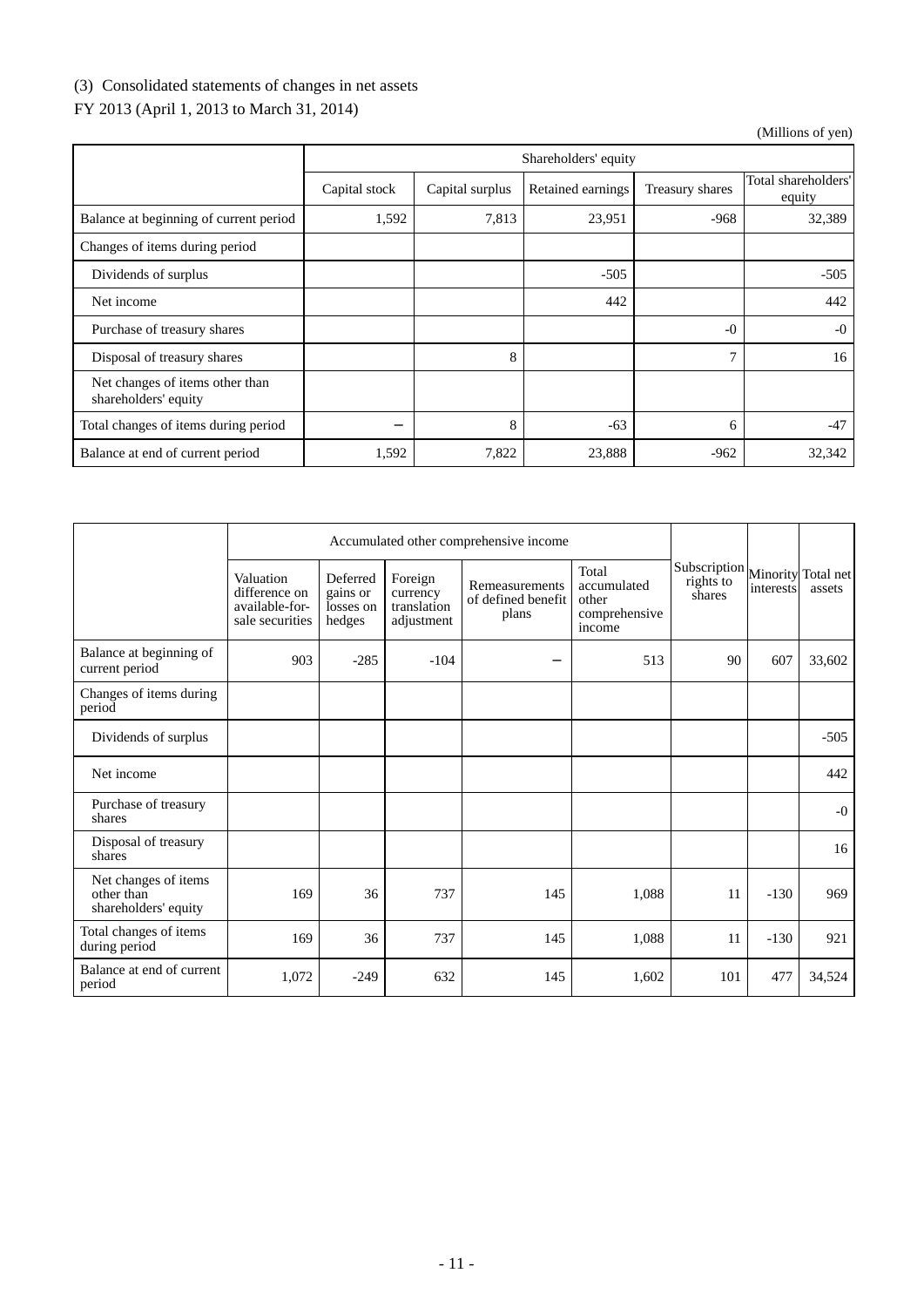## FY 2014 (April 1, 2014 to March 31, 2015)

|                                                         | Shareholders' equity |                 |                   |                 |                               |  |  |
|---------------------------------------------------------|----------------------|-----------------|-------------------|-----------------|-------------------------------|--|--|
|                                                         | Capital stock        | Capital surplus | Retained earnings | Treasury shares | Total shareholders'<br>equity |  |  |
| Balance at beginning of current period                  | 1,592                | 7,822           | 23,888            | $-962$          | 32,342                        |  |  |
| Cumulative effects of changes in<br>accounting policies |                      |                 | 856               |                 | 856                           |  |  |
| <b>Restated balance</b>                                 | 1,592                | 7,822           | 24,745            | $-962$          | 33,198                        |  |  |
| Changes of items during period                          |                      |                 |                   |                 |                               |  |  |
| Dividends of surplus                                    |                      |                 | $-500$            |                 | $-500$                        |  |  |
| Net income                                              |                      |                 | 405               |                 | 405                           |  |  |
| Purchase of treasury shares                             |                      |                 |                   | $-544$          | $-544$                        |  |  |
| Disposal of treasury shares                             |                      | 5               |                   | 7               | 13                            |  |  |
| Net changes of items other than<br>shareholders' equity |                      |                 |                   |                 |                               |  |  |
| Total changes of items during period                    |                      | 5               | $-94$             | $-536$          | $-625$                        |  |  |
| Balance at end of current period                        | 1,592                | 7,828           | 24,650            | $-1,499$        | 32,573                        |  |  |

|                                                            |                                                                       |                                             |                                                  | Accumulated other comprehensive income        |                                                       |                                     |           |                              |  |
|------------------------------------------------------------|-----------------------------------------------------------------------|---------------------------------------------|--------------------------------------------------|-----------------------------------------------|-------------------------------------------------------|-------------------------------------|-----------|------------------------------|--|
|                                                            | Valuation<br>difference<br>on<br>available<br>-for-sale<br>securities | Deferred<br>gains or<br>losses on<br>hedges | Foreign<br>currency<br>translation<br>adjustment | Remeasurements<br>of defined<br>benefit plans | Total accumulated<br>other<br>comprehensive<br>income | Subscription<br>rights to<br>shares | interests | Minority Total net<br>assets |  |
| Balance at beginning of<br>current period                  | 1,072                                                                 | $-249$                                      | 632                                              | 145                                           | 1,602                                                 | 101                                 | 477       | 34,524                       |  |
| Cumulative effects of<br>changes in accounting<br>policies |                                                                       |                                             |                                                  |                                               |                                                       |                                     |           | 856                          |  |
| <b>Restated balance</b>                                    | 1,072                                                                 | $-249$                                      | 632                                              | 145                                           | 1,602                                                 | 101                                 | 477       | 35,380                       |  |
| Changes of items during<br>period                          |                                                                       |                                             |                                                  |                                               |                                                       |                                     |           |                              |  |
| Dividends of surplus                                       |                                                                       |                                             |                                                  |                                               |                                                       |                                     |           | $-500$                       |  |
| Net income                                                 |                                                                       |                                             |                                                  |                                               |                                                       |                                     |           | 405                          |  |
| Purchase of treasury<br>shares                             |                                                                       |                                             |                                                  |                                               |                                                       |                                     |           | $-544$                       |  |
| Disposal of treasury<br>shares                             |                                                                       |                                             |                                                  |                                               |                                                       |                                     |           | 13                           |  |
| Net changes of items<br>other than<br>shareholders' equity | 541                                                                   | $-207$                                      | 870                                              | 579                                           | 1,783                                                 | 8                                   | $-14$     | 1,777                        |  |
| Total changes of items<br>during period                    | 541                                                                   | $-207$                                      | 870                                              | 579                                           | 1,783                                                 | 8                                   | $-14$     | 1,152                        |  |
| Balance at end of current<br>period                        | 1,614                                                                 | $-456$                                      | 1,503                                            | 725                                           | 3,386                                                 | 109                                 | 463       | 36,532                       |  |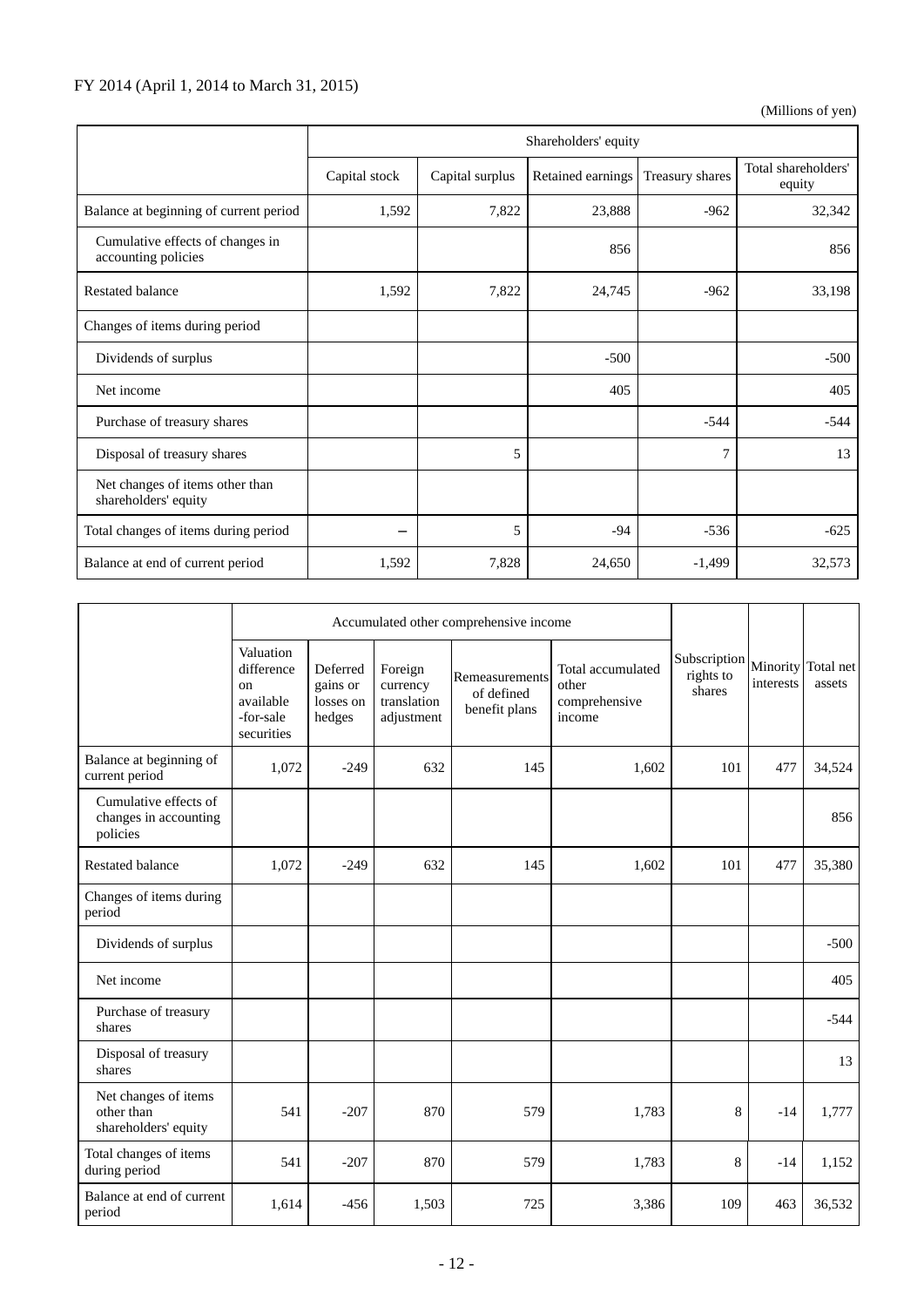|                                                                      |                   | (Millions of yen) |
|----------------------------------------------------------------------|-------------------|-------------------|
|                                                                      | FY 2013           | FY 2014           |
|                                                                      | (April 1, 2013 to | (April 1, 2014 to |
|                                                                      | March 31, 2014)   | March 31, 2015)   |
| Cash flows from operating activities                                 |                   |                   |
| Income before income taxes and minority interests                    | 913               | 676               |
| Depreciation                                                         | 1,646             | 1,636             |
| Increase (decrease) in allowance for doubtful accounts               | 157               | $-161$            |
| Increase (decrease) in provision for product warranties              | 307               | $-84$             |
| Increase (decrease) in provision for loss on construction contracts  | 134               | 85                |
| Increase (decrease) in provision for retirement benefits             | $-1,791$          |                   |
| Increase (decrease) in net defined benefit liability                 | 1,448             | $-126$            |
| Interest and dividend income                                         | $-209$            | $-240$            |
| Interest expenses                                                    | 128               | 148               |
| Share of (profit) loss of entities accounted for using equity method | $-66$             | 212               |
| Loss (gain) on sales of investment securities                        | $-70$             | $-45$             |
| Loss (gain) on sales of shares of subsidiaries                       | $-1,061$          |                   |
| Loss (gain) on sales and retirement of property, plant and equipment | $-766$            | 24                |
| <b>Impairment</b> loss                                               |                   | 158               |
| Decrease (increase) in notes and accounts receivable - trade         | $-2,811$          | 726               |
| Decrease (increase) in inventories                                   | $-1,194$          | $-1,122$          |
| Decrease (increase) in advance payments                              | 226               | $-353$            |
| Increase (decrease) in notes and accounts payable - trade            | $-150$            | $-1,918$          |
| Increase (decrease) in advances received                             | $-684$            | $-198$            |
| Increase (decrease) in accounts payable - other                      | 337               | $-254$            |
| Other, net                                                           | $-579$            | $-171$            |
| Subtotal                                                             | $-4,088$          | $-1,009$          |
| Interest and dividend income received                                | 269               | 240               |
| Interest expenses paid                                               | $-136$            | $-148$            |
| Income taxes paid                                                    | $-190$            | $-277$            |
| Income taxes refund                                                  | 59                |                   |
| Net cash provided by (used in) operating activities                  | $-4,086$          | $-1,194$          |
| Cash flows from investing activities                                 |                   |                   |
| Payments into time deposits                                          | $-526$            | $-177$            |
| Proceeds from withdrawal of time deposits                            |                   | 572               |
| Purchase of property, plant and equipment                            | $-1,621$          | $-832$            |
| Proceeds from sales of property, plant and equipment                 | 773               | 48                |
| Purchase of investment securities                                    | $-3,952$          | $-13$             |
| Proceeds from sales of investment securities                         | 223               | 231               |
| Purchase of intangible assets                                        | $-518$            | $-388$            |
| Payments of loans receivable                                         | $-108$            | $-41$             |
| Collection of loans receivable                                       | 164               | 113               |
| Purchase of shares of subsidiaries resulting in change in scope of   |                   |                   |
| consolidation                                                        |                   | $-179$            |
| Proceeds from sales of shares of subsidiaries resulting in change in |                   |                   |
| scope of consolidation                                               | 1,125             |                   |
| Other, net                                                           | $-58$             | 322               |
| Net cash provided by (used in) investing activities                  | $-4,498$          | $-345$            |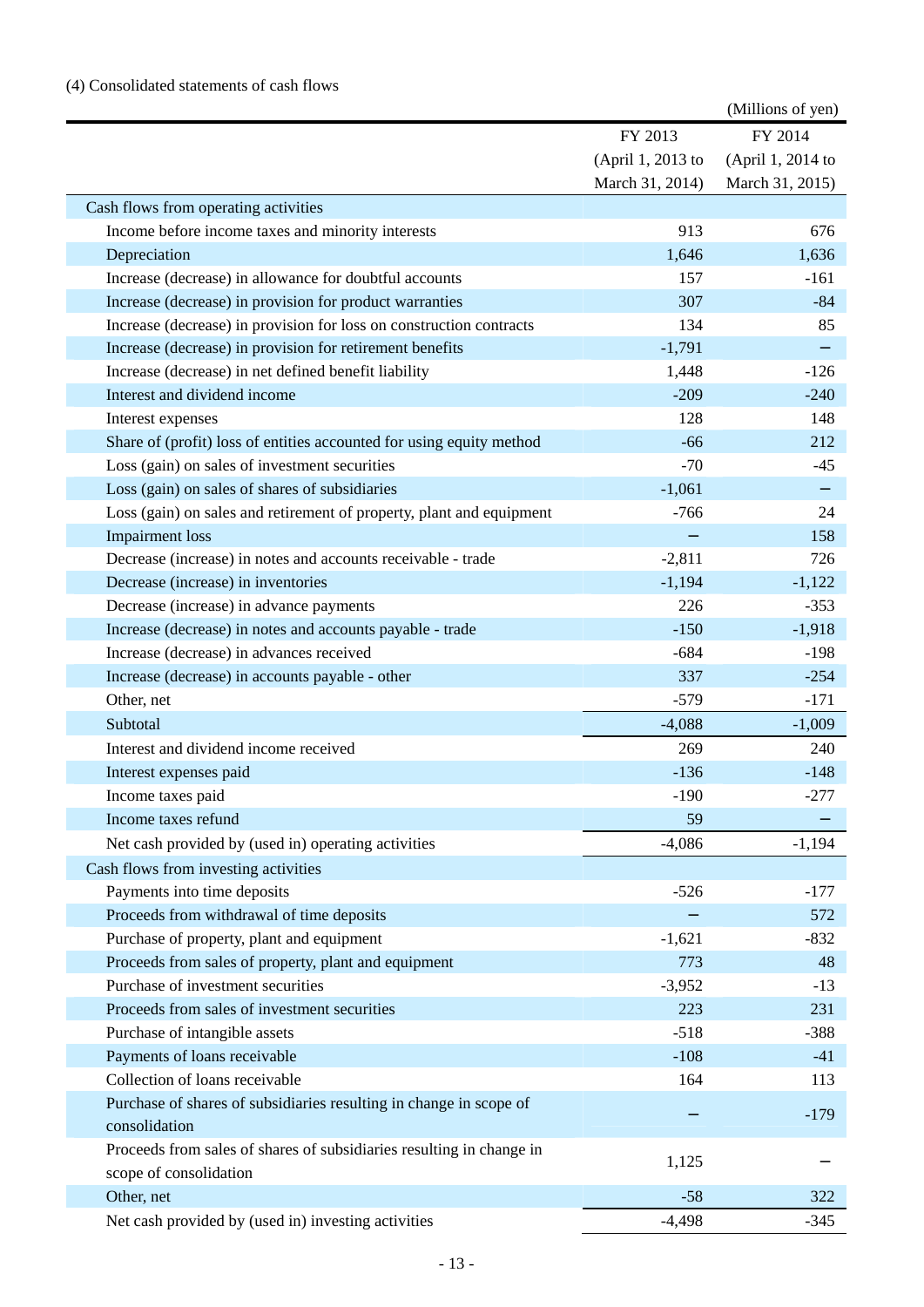|                                                                             |                   | (Millions of yen) |
|-----------------------------------------------------------------------------|-------------------|-------------------|
|                                                                             | FY 2013           | FY 2014           |
|                                                                             | (April 1, 2013 to | (April 1, 2014 to |
|                                                                             | March 31, 2014)   | March 31, 2015)   |
| Cash flows from financing activities                                        |                   |                   |
| Increase (decrease) in short-term loans payable                             | 1,089             | 1,462             |
| Proceeds from long-term loans payable                                       | 1,078             | 4,095             |
| Repayments of long-term loans payable                                       | $-1,577$          | $-2,148$          |
| Purchase of treasury shares                                                 | $\theta$          | $-544$            |
| Cash dividends paid to minority shareholders                                | $-25$             | -60               |
| Cash dividends paid                                                         | $-505$            | $-500$            |
| Other, net                                                                  | $-171$            | $-184$            |
| Net cash provided by (used in) financing activities                         | $-112$            | 2,120             |
| Effect of exchange rate change on cash and cash equivalents                 | 155               | 128               |
| Net increase (decrease) in cash and cash equivalents                        | $-8,541$          | 708               |
| Cash and cash equivalents at beginning of period                            | 11,962            | 3,598             |
| Increase in cash and cash equivalents from newly consolidated<br>subsidiary | 176               |                   |
| Cash and cash equivalents at end of period                                  | 3,598             | 4,307             |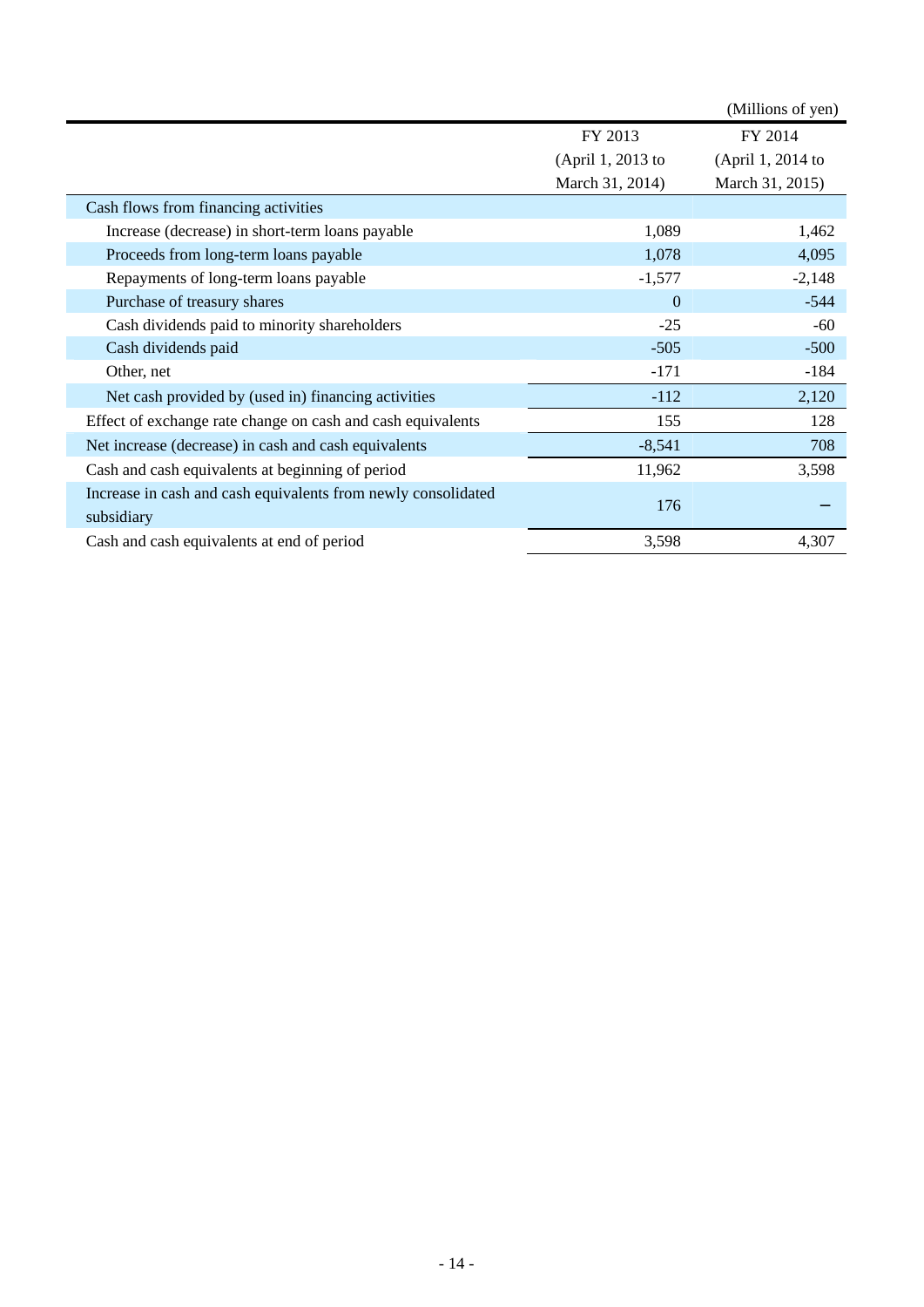(5) Notes for consolidated financial statements

## - Segment information

#### FY2013 (April 1, 2013 to March 31, 2014)

The information is omitted by reason that the group's pump business exceeds 90% of both total sales and total operating income of all segments.

## FY2014 (April 1, 2014 to March 31, 2015)

The information is omitted by reason that the group's pump business exceeds 90% of both total sales and total operating income of all segments.

#### - Additional information

Sales by area (Millions of yen)

|        | Asia  | Middle East |              | <b>Others</b> | Total  |  |
|--------|-------|-------------|--------------|---------------|--------|--|
| Japan  |       |             | Saudi Arabia |               |        |  |
| 20,096 | 9,042 | 9,753       | 4,795        | 7,092         | 45,985 |  |

Note: Sales is based on the place where products were installed and divided into countries or areas.

| Property, plant and equipment by area | (Millions of yen) |              |        |       |
|---------------------------------------|-------------------|--------------|--------|-------|
| Japan                                 | Asıa              | Middle East  | Europe | Total |
| 7,831                                 | .760              | 502<br>ر ے ر | 396    |       |

#### FY2014 (April 1, 2014 to March 31, 2015)

Sales by area (Millions of yen)

|        |      | Middle East |              |        |        |  |
|--------|------|-------------|--------------|--------|--------|--|
| Japan  | Asia |             | Saudi Arabia | Others | Total  |  |
| 19,104 | 124  | 11,115      | 4,808        | 5,156  | 46,501 |  |

Note: Sales is based on the place where products were installed and divided into countries or areas.

| Property, plant and equipment by area | (Millions of yen) |             |               |       |
|---------------------------------------|-------------------|-------------|---------------|-------|
| Japan                                 | Asıa              | Middle East | <b>Others</b> | Total |
| 7,627                                 | ,888              | 682         | 413           | 10,61 |

- Information on impairment loss of non-current assets by reporting segment

 FY2013 (April 1, 2013 to March 31, 2014) No applicable items

FY2014 (April 1, 2014 to March 31, 2015) No applicable items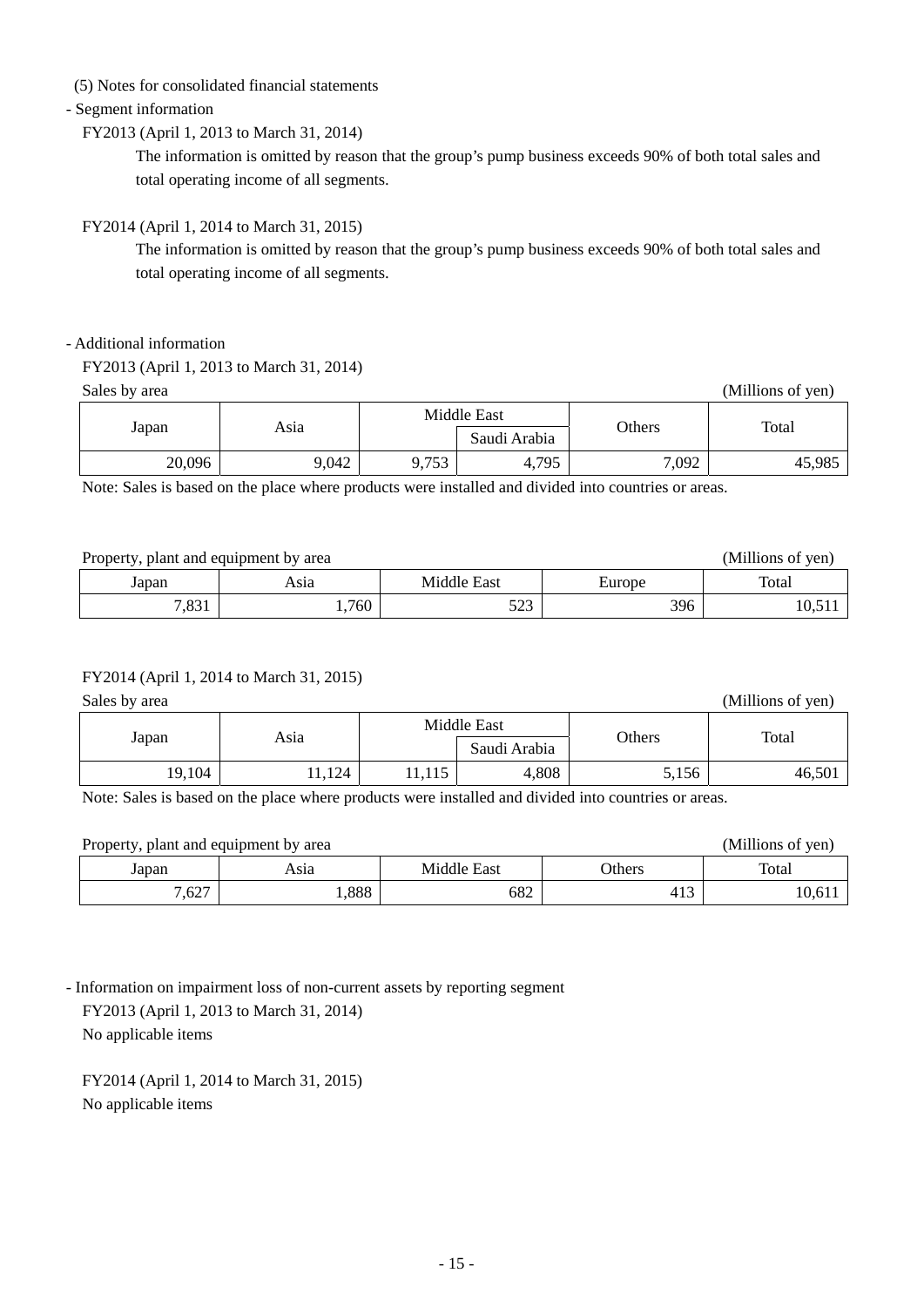#### - Information on depreciation of goodwill and undepreciated balance by reporting segment

| FY2013 (April 1, 2013 to March 31, 2014) |               | (Millions of Yen) |
|------------------------------------------|---------------|-------------------|
|                                          | Pump business |                   |
| Depreciation amount on FY2013            |               |                   |
| Balance on March 31, 2014                |               |                   |

| FY2014 (April 1, 2014 to March 31, 2015) |  | (Millions of Yen) |  |
|------------------------------------------|--|-------------------|--|
|                                          |  | Pump business     |  |
| Depreciation amount on FY2014            |  |                   |  |
| Balance on March 31, 2015                |  |                   |  |

- Information on net assets per share (Yen)

|                                |                                   | ----                              |  |
|--------------------------------|-----------------------------------|-----------------------------------|--|
|                                | FY2013                            | FY2014                            |  |
|                                | (April 1, 2013 to March 31, 2014) | (April 1, 2014 to March 31, 2015) |  |
| Net assets per share           | 1.209.10                          | 1.308.22                          |  |
| Net income per share - Basic   | 15.74                             | 14.61                             |  |
| Net income per share - Diluted | 15.69                             | 14.55                             |  |

Note: Net income per share – basic and diluted are computed by the basis of the following.

|                                                                  | FY2013            | FY2014            |
|------------------------------------------------------------------|-------------------|-------------------|
|                                                                  | (April 1, 2013 to | (April 1, 2014 to |
|                                                                  | March 31, 2014)   | March 31, 2015)   |
| Net income per share - Basic                                     |                   |                   |
| Net income (Millions of Yen)                                     | 442               | 405               |
| Amount not belonging to common shareholders                      |                   |                   |
| Net income available to common shareholders (Millions of Yen)    | 442               | 405               |
| Average shares of common stocks                                  | 28,071,159        | 27,738,197        |
|                                                                  |                   |                   |
| Net income per share - Diluted                                   |                   |                   |
| Adjustment of net income (Millions of Yen)                       |                   |                   |
| Increasing number of common stock                                | 100,360           | 111,155           |
| (Rights to purchase new shares)                                  | (100, 360)        | (111, 155)        |
| Potential shares excluded from consumption of diluted income per |                   |                   |
| share which don't have a dilutive effect                         |                   |                   |

- Important post-balance sheet events

No applicable items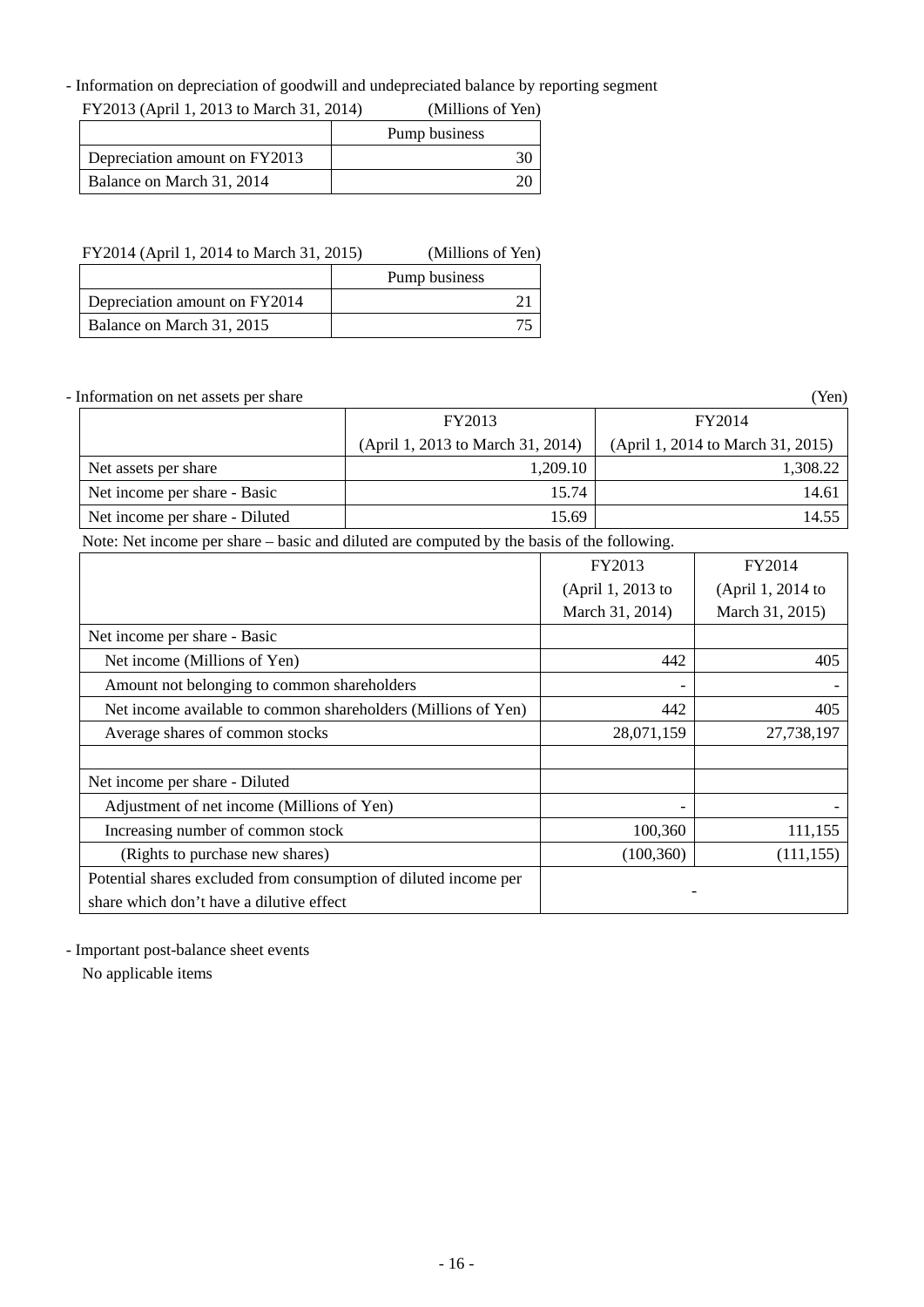#### 4. Individual financial statements

(1) Balance sheets

|                                                   |                  | (Millions of yen) |
|---------------------------------------------------|------------------|-------------------|
|                                                   | FY 2013          | FY 2014           |
|                                                   | (March 31, 2014) | (March 31, 2015)  |
| Assets                                            |                  |                   |
| Current assets                                    |                  |                   |
| Cash and deposits                                 | 2,456            | 2,458             |
| Notes receivable - trade                          | 906              | 1,303             |
| Accounts receivable - trade                       | 23,408           | 23,048            |
| Securities                                        | 700              |                   |
| Merchandise and finished goods                    | 319              | 128               |
| Work in process                                   | 5,034            | 5,679             |
| Raw materials and supplies                        | 1,016            | 1,149             |
| Advance payments - trade                          | 192              | 563               |
| Prepaid expenses                                  | 135              | 188               |
| Deferred tax assets                               | 988              | 874               |
| Short-term loans receivable                       | 491              | 920               |
| Other                                             | 819              | 802               |
| Allowance for doubtful accounts                   | $-104$           | $-29$             |
| Total current assets                              | 36,364           | 37,087            |
| Non-current assets                                |                  |                   |
| Property, plant and equipment                     |                  |                   |
| <b>Buildings</b>                                  | 2,464            | 2,519             |
| <b>Structures</b>                                 | 254              | 225               |
| Machinery and equipment                           | 2,176            | 1,963             |
| Vehicles                                          | 13               | 8                 |
| Tools, furniture and fixtures                     | 158              | 157               |
| Land                                              | 2,203            | 2,203             |
| Leased assets                                     | 265              | 236               |
| Construction in progress                          | 57               | 82                |
| Total property, plant and equipment               | 7,593            | 7,397             |
| Intangible assets                                 |                  |                   |
| Software                                          | 2,097            | 2,093             |
| Other                                             | 20               | 28                |
| Total intangible assets                           | 2,118            | 2,121             |
| Investments and other assets                      |                  |                   |
| Investment securities                             | 7,398            | 8,626             |
| Shares and investments in capital of subsidiaries |                  |                   |
| and associates                                    | 3,305            | 3,490             |
| Long-term loans receivable                        | 4,026            | 4,125             |
| Long-term prepaid expenses                        | 6                | 3                 |
| Prepaid pension cost                              |                  | 31                |
| Deferred tax assets                               | 171              |                   |
| Other                                             | 492              | 481               |
| Allowance for doubtful accounts                   | $-314$           | $-290$            |
| Total investments and other assets                | 15,085           | 16,467            |
|                                                   |                  |                   |
| Total non-current assets                          | 24,797           | 25,986            |
| Total assets                                      | 61,161           | 63,074            |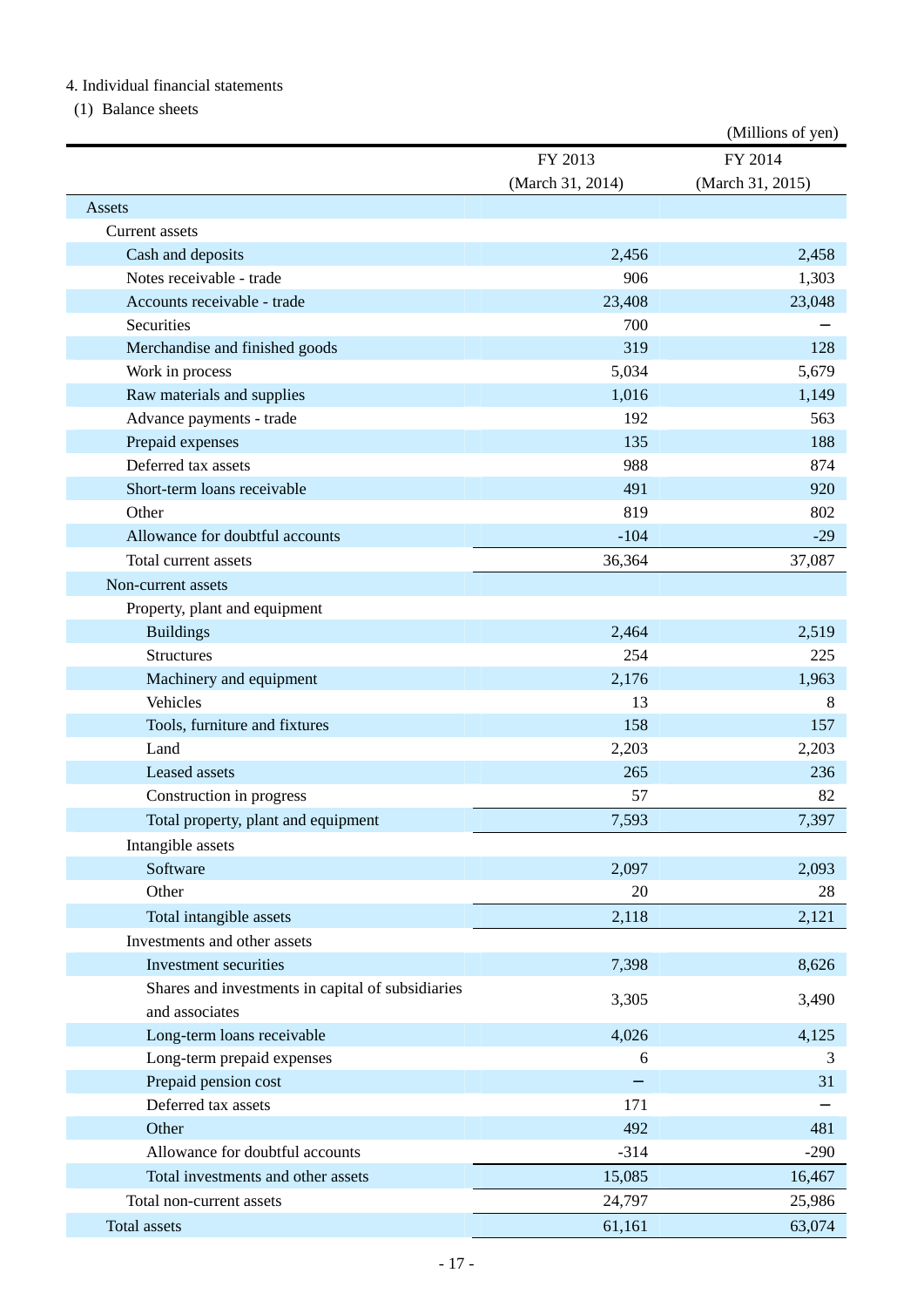|                                                         |                  | (Millions of yen) |
|---------------------------------------------------------|------------------|-------------------|
|                                                         | FY 2013          | FY 2014           |
|                                                         | (March 31, 2014) | (March 31, 2015)  |
| Liabilities                                             |                  |                   |
| <b>Current liabilities</b>                              |                  |                   |
| Notes payable - trade                                   | 749              | 1,172             |
| Accounts payable - trade                                | 10,761           | 8,823             |
| Short-term loans payable                                | 5,800            | 7,425             |
| Lease obligations                                       | 114              | 112               |
| Accounts payable - other                                | 542              | 305               |
| Accrued expenses                                        | 345              | 457               |
| Advances received                                       | 1,716            | 1,379             |
| Deposits received                                       | 59               | 40                |
| Unearned revenue                                        | 8                | 8                 |
| Provision for bonuses                                   | 670              | 640               |
| Provision for product warranties                        | 715              | 631               |
| Provision for loss on construction contracts            | 351              | 436               |
| Other                                                   | 589              | 1,513             |
| Total current liabilities                               | 22,423           | 22,944            |
| Non-current liabilities                                 |                  |                   |
| Long-term loans payable                                 | 6,600            | 8,407             |
| Lease obligations                                       | 163              | 136               |
| Provision for retirement benefits                       | 1,471            | 12                |
| Other                                                   | 238              | 534               |
| Total non-current liabilities                           | 8,473            | 9,090             |
| <b>Total liabilities</b>                                | 30,896           | 32,034            |
| Net assets                                              |                  |                   |
| Shareholders' equity                                    |                  |                   |
| Capital stock                                           | 1,592            | 1,592             |
| Capital surplus                                         |                  |                   |
| Legal capital surplus                                   | 4,610            | 4,610             |
| Other capital surplus                                   | 3,212            | 3,217             |
| Total capital surpluses                                 | 7,822            | 7,828             |
| Retained earnings                                       |                  |                   |
| Legal retained earnings                                 | 398              | 398               |
| Other retained earnings                                 |                  |                   |
| Reserve for advanced depreciation of non-current assets | 370              | 389               |
| Reserve for dividend equalization                       | 1,400            | 1,400             |
| General reserve                                         | 11,470           | 11,470            |
| Retained earnings brought forward                       | 7,247            | 8,193             |
| Total retained earnings                                 | 20,886           | 21,851            |
| Treasury shares                                         | $-962$           | $-1,499$          |
| Total shareholders' equity                              | 29,339           | 29,773            |
| Valuation and translation adjustments                   |                  |                   |
| Valuation difference on available-for-sale securities   | 1,072            | 1,613             |
| Deferred gains or losses on hedges                      | $-249$           | $-456$            |
| Total valuation and translation adjustments             | 823              | 1,156             |
| Subscription rights to shares                           | 101              | 109               |
| Total net assets                                        | 30,264           | 31,039            |
| Total liabilities and net assets                        | 61,161           | 63,074            |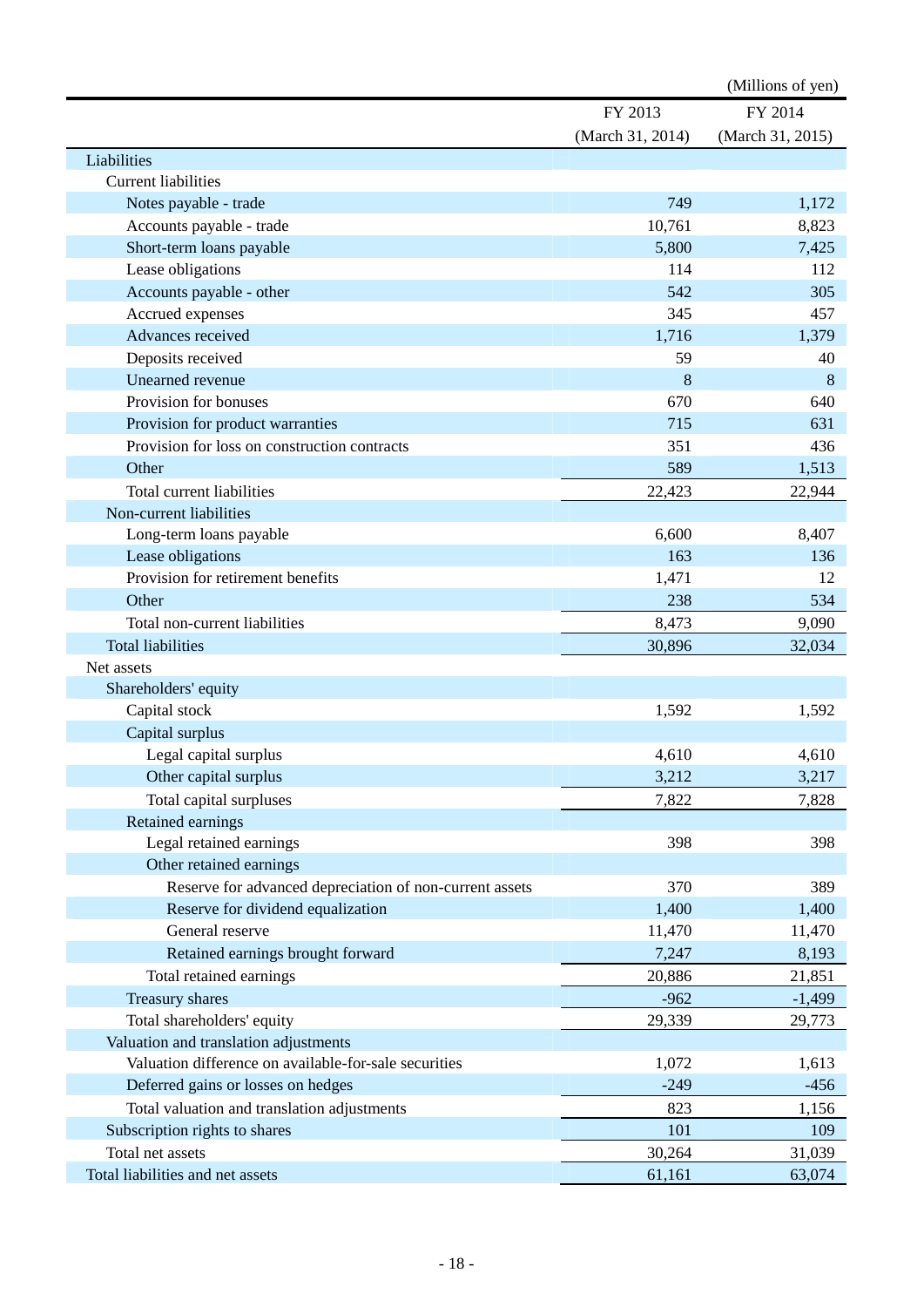#### (2) Statements of income

|                                                    |                   | (Millions of yen) |
|----------------------------------------------------|-------------------|-------------------|
|                                                    | FY 2013           | FY 2014           |
|                                                    | (April 1, 2013 to | (April 1, 2014 to |
|                                                    | March 31, 2014)   | March 31, 2015)   |
| Net sales                                          | 35,533            | 36,672            |
| Cost of sales                                      | 31,188            | 31,544            |
| Gross profit                                       | 4,344             | 5,127             |
| Selling, general and administrative expenses       | 6,739             | 6,051             |
| <b>Operating loss</b>                              | $-2,395$          | $-923$            |
| Non-operating income                               |                   |                   |
| Interest income                                    | 197               | 232               |
| Dividend income                                    | 383               | 1,121             |
| Foreign exchange gains                             | 174               | 266               |
| Rent income                                        | 117               | 141               |
| Other                                              | 81                | 108               |
| Total non-operating income                         | 954               | 1,869             |
| Non-operating expenses                             |                   |                   |
| Interest expenses                                  | 81                | 97                |
| Other                                              | 79                | 92                |
| Total non-operating expenses                       | 161               | 190               |
| Ordinary income (loss)                             | $-1,602$          | 755               |
| Extraordinary income                               |                   |                   |
| Gain on sales of investment securities             | 75                | 45                |
| Gain on sales of shares of subsidiaries            | 1,585             |                   |
| Gain on sales of land                              | 766               |                   |
| Total extraordinary income                         | 2,426             | 45                |
| <b>Extraordinary losses</b>                        |                   |                   |
| Loss on sales of investment securities             | 4                 |                   |
| Loss on valuation of investment securities         | 21                | 4                 |
| <b>Impairment</b> loss                             |                   | 158               |
| Loss on extinguishment of tie-in shares            | 89                |                   |
| Loss on liquidation of subsidiaries and associates | 97                |                   |
| Settlement package                                 | 226               |                   |
| Gain on sales of non-current assets modified loss  | 65                |                   |
| Total extraordinary losses                         | 505               | 163               |
| Income before income taxes                         | 319               | 638               |
| Income taxes - current                             | 71                | 31                |
| Income taxes - deferred                            | 48                | $-1$              |
| Total income taxes                                 | 120               | 29                |
| Net income                                         | 199               | 608               |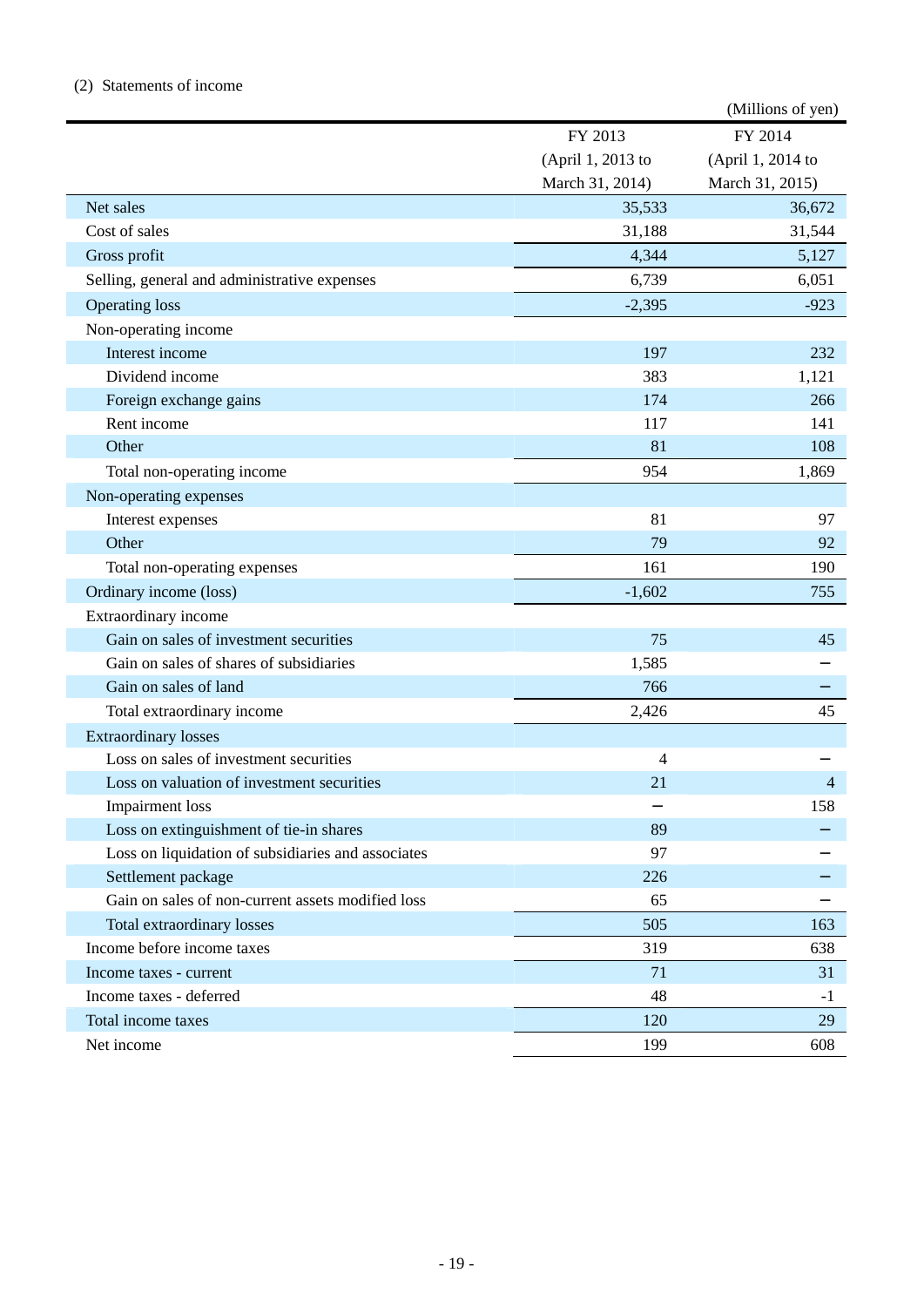# (3) Statements of changes in net assets

# FY 2013 (April 1, 2013 to March 31, 2014)

|                                                                            | Shareholders' equity |                             |                             |                             |                               |                                                                  |                                         |                    |                                            |                               |
|----------------------------------------------------------------------------|----------------------|-----------------------------|-----------------------------|-----------------------------|-------------------------------|------------------------------------------------------------------|-----------------------------------------|--------------------|--------------------------------------------|-------------------------------|
|                                                                            | Capital surplus      |                             |                             | Retained earnings           |                               |                                                                  |                                         |                    |                                            |                               |
|                                                                            | Capital              |                             |                             |                             | Other retained earnings       |                                                                  |                                         |                    |                                            |                               |
|                                                                            | stock                | Legal<br>capital<br>surplus | Other<br>capital<br>surplus | Total<br>capital<br>surplus | Legal<br>retained<br>earnings | Reserve for<br>advanced<br>depreciation of<br>non-current assets | Reserve for<br>dividend<br>equalization | General<br>reserve | Retained<br>earnings<br>brought<br>forward | Total<br>retained<br>earnings |
| Balance at beginning of<br>current period                                  | 1,592                | 4,610                       | 3,203                       | 7,813                       | 398                           | 3                                                                | 1,400                                   | 11,470             | 7,920                                      | 21,192                        |
| Changes of items during<br>period                                          |                      |                             |                             |                             |                               |                                                                  |                                         |                    |                                            |                               |
| Reversal of reserve for<br>advanced depreciation<br>of non-current assets  |                      |                             |                             |                             |                               | $-0$                                                             |                                         |                    | $\boldsymbol{0}$                           |                               |
| Provision of reserve for<br>advanced depreciation<br>of non-current assets |                      |                             |                             |                             |                               | 367                                                              |                                         |                    | $-367$                                     |                               |
| Dividends of surplus                                                       |                      |                             |                             |                             |                               |                                                                  |                                         |                    | $-505$                                     | $-505$                        |
| Net income                                                                 |                      |                             |                             |                             |                               |                                                                  |                                         |                    | 199                                        | 199                           |
| Purchase of treasury<br>shares                                             |                      |                             |                             |                             |                               |                                                                  |                                         |                    |                                            |                               |
| Disposal of treasury<br>shares                                             |                      |                             | 8                           | 8                           |                               |                                                                  |                                         |                    |                                            |                               |
| Net changes of items<br>other than shareholders'<br>equity                 |                      |                             |                             |                             |                               |                                                                  |                                         |                    |                                            |                               |
| Total changes of items<br>during period                                    |                      |                             | 8                           | 8                           |                               | 366                                                              |                                         |                    | $-673$                                     | $-306$                        |
| Balance at end of current<br>period                                        | 1,592                | 4,610                       | 3,212                       | 7,822                       | 398                           | 370                                                              | 1,400                                   | 11,470             | 7,247                                      | 20,886                        |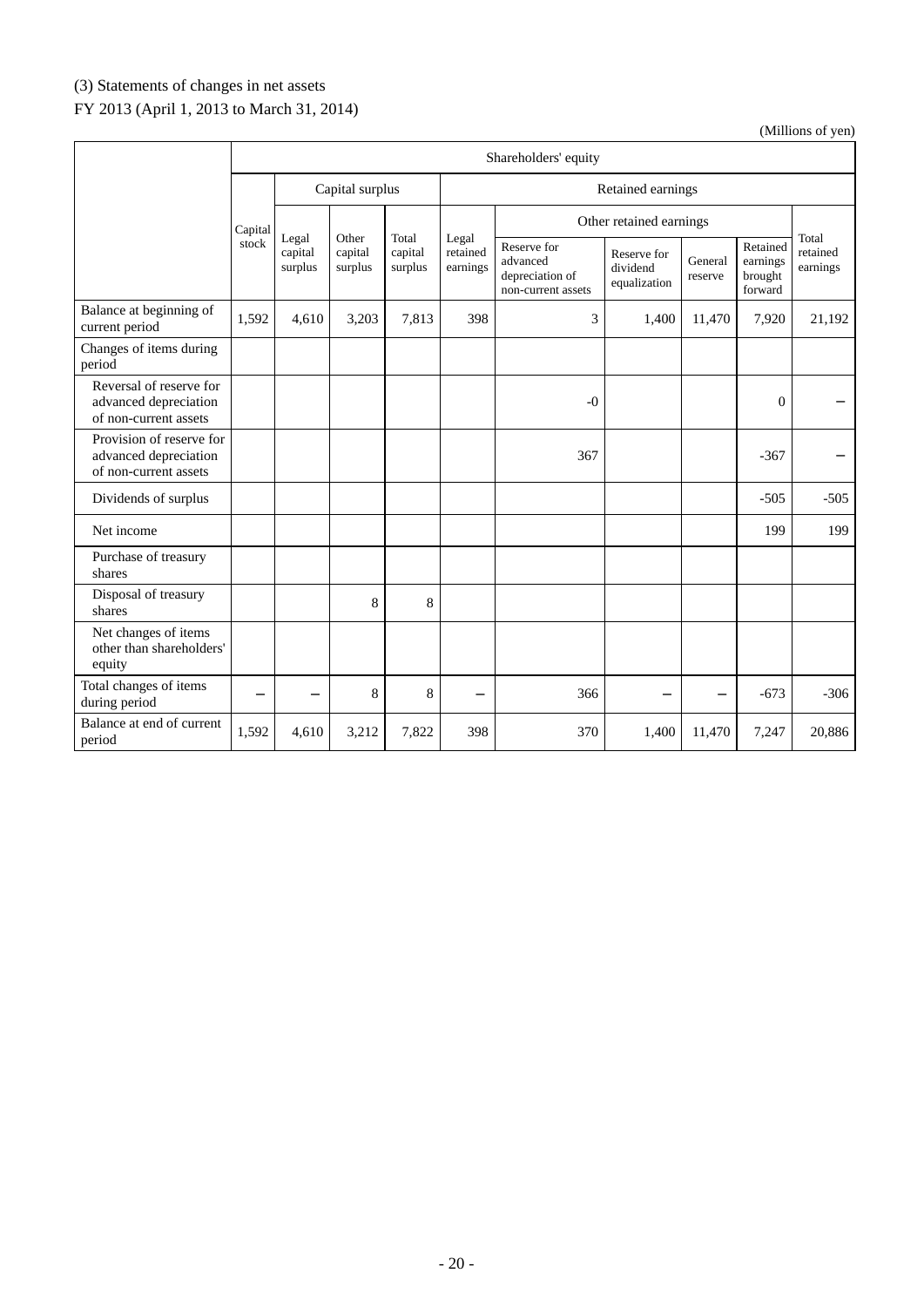|                                                                         | Shareholders' equity |                                   |                                                                    | Valuation and translation adjustments    |                                                   |                                  |                        |
|-------------------------------------------------------------------------|----------------------|-----------------------------------|--------------------------------------------------------------------|------------------------------------------|---------------------------------------------------|----------------------------------|------------------------|
|                                                                         | Treasury<br>shares   | Total<br>shareholder<br>s' equity | Valuation<br>difference on<br>available-for-<br>sale<br>securities | Deferred gains<br>or losses on<br>hedges | Total valuation<br>and translation<br>adjustments | Subscription<br>rights to shares | Total<br>net<br>assets |
| Balance at beginning of current<br>period                               | $-968$               | 29,630                            | 902                                                                | $-285$                                   | 617                                               | 90                               | 30,338                 |
| Changes of items during period                                          |                      |                                   |                                                                    |                                          |                                                   |                                  |                        |
| Reversal of reserve for advanced<br>depreciation of non-current assets  |                      |                                   |                                                                    |                                          |                                                   |                                  |                        |
| Provision of reserve for advanced<br>depreciation of non-current assets |                      |                                   |                                                                    |                                          |                                                   |                                  |                        |
| Dividends of surplus                                                    |                      | $-505$                            |                                                                    |                                          |                                                   |                                  | $-505$                 |
| Net income                                                              |                      | 199                               |                                                                    |                                          |                                                   |                                  | 199                    |
| Purchase of treasury shares                                             | $-0$                 | $-0$                              |                                                                    |                                          |                                                   |                                  | $-0$                   |
| Disposal of treasury shares                                             | 7                    | 16                                |                                                                    |                                          |                                                   |                                  | 16                     |
| Net changes of items other than<br>shareholders' equity                 |                      |                                   | 169                                                                | 36                                       | 205                                               | 11                               | 216                    |
| Total changes of items during<br>period                                 | 6                    | $-291$                            | 169                                                                | 36                                       | 205                                               | 11                               | $-74$                  |
| Balance at end of current period                                        | $-962$               | 29,339                            | 1,072                                                              | $-249$                                   | 823                                               | 101                              | 30,264                 |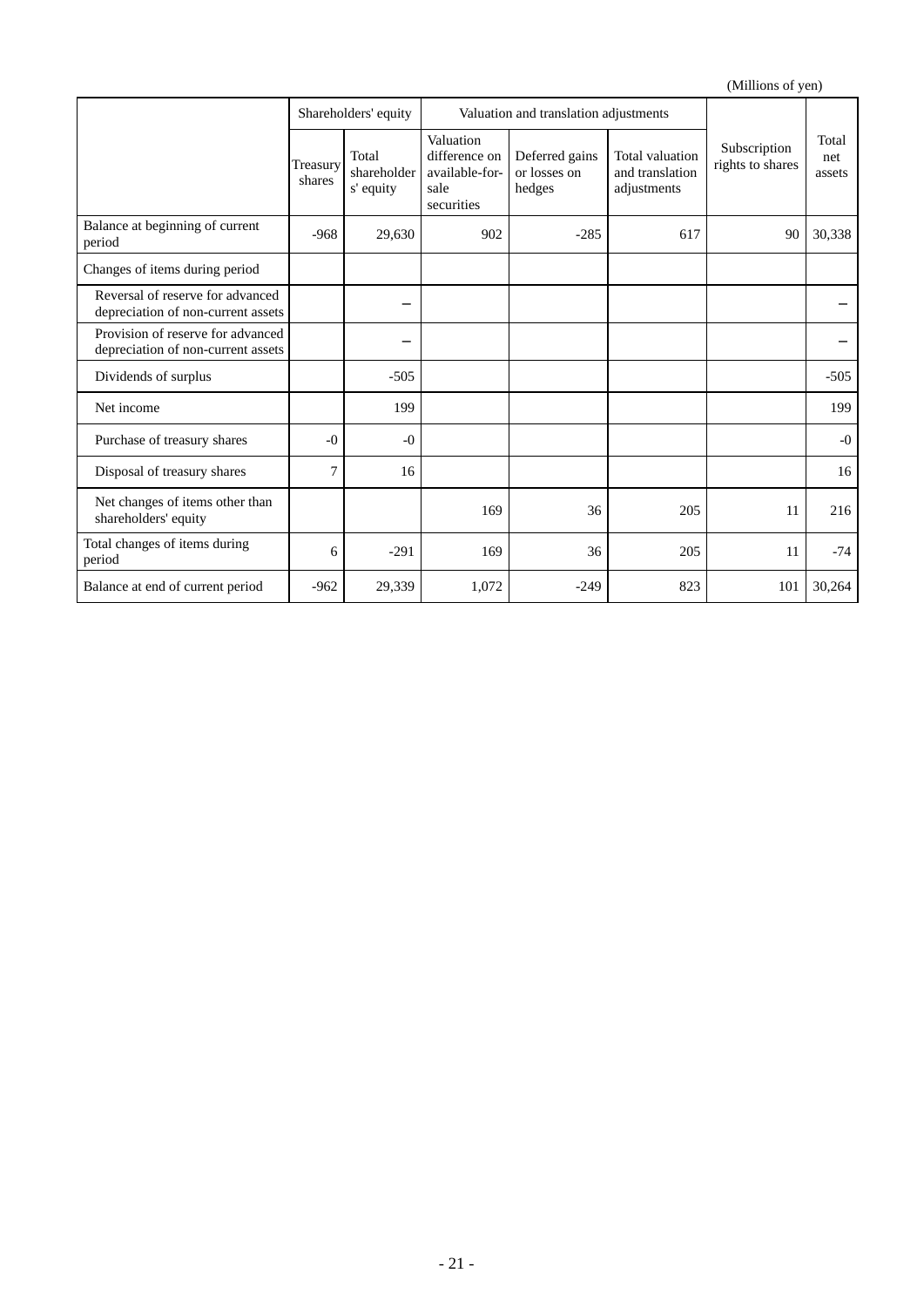|                                                                           |                  | Shareholders' equity        |                             |                             |                               |                                                                      |                                         |                    |                                            |                               |
|---------------------------------------------------------------------------|------------------|-----------------------------|-----------------------------|-----------------------------|-------------------------------|----------------------------------------------------------------------|-----------------------------------------|--------------------|--------------------------------------------|-------------------------------|
|                                                                           | Capital surplus  |                             |                             | Retained earnings           |                               |                                                                      |                                         |                    |                                            |                               |
|                                                                           |                  |                             |                             |                             |                               |                                                                      | Other retained earnings                 |                    |                                            |                               |
|                                                                           | Capital<br>stock | Legal<br>capital<br>surplus | Other<br>capital<br>surplus | Total<br>capital<br>surplus | Legal<br>retained<br>earnings | Reserve for<br>advanced<br>depreciation<br>of non-<br>current assets | Reserve for<br>dividend<br>equalization | General<br>reserve | Retained<br>earnings<br>brought<br>forward | Total<br>retained<br>earnings |
| Balance at beginning of<br>current period                                 | 1,592            | 4,610                       | 3,212                       | 7,822                       | 398                           | 370                                                                  | 1,400                                   | 11,470             | 7,247                                      | 20,886                        |
| Cumulative effects of<br>changes in accounting<br>policies                |                  |                             |                             |                             |                               |                                                                      |                                         |                    | 856                                        | 856                           |
| <b>Restated balance</b>                                                   | 1,592            | 4,610                       | 3,212                       | 7,822                       | 398                           | 370                                                                  | 1,400                                   | 11,470             | 8,104                                      | 21,742                        |
| Changes of items during<br>period                                         |                  |                             |                             |                             |                               |                                                                      |                                         |                    |                                            |                               |
| Reversal of reserve for<br>advanced depreciation<br>of non-current assets |                  |                             |                             |                             |                               | $-0$                                                                 |                                         |                    | $\overline{0}$                             |                               |
| Adjustment to reserve<br>due to change in tax<br>rate                     |                  |                             |                             |                             |                               | 19                                                                   |                                         |                    | $-19$                                      |                               |
| Dividends of surplus                                                      |                  |                             |                             |                             |                               |                                                                      |                                         |                    | $-500$                                     | $-500$                        |
| Net income                                                                |                  |                             |                             |                             |                               |                                                                      |                                         |                    | 608                                        | 608                           |
| Purchase of treasury<br>shares                                            |                  |                             |                             |                             |                               |                                                                      |                                         |                    |                                            |                               |
| Disposal of treasury<br>shares                                            |                  |                             | 5                           | 5                           |                               |                                                                      |                                         |                    |                                            |                               |
| Net changes of items<br>other than shareholders'<br>equity                |                  |                             |                             |                             |                               |                                                                      |                                         |                    |                                            |                               |
| Total changes of items<br>during period                                   |                  |                             | 5                           | 5                           |                               | 18                                                                   |                                         |                    | 89                                         | 108                           |
| Balance at end of current<br>period                                       | 1,592            | 4,610                       | 3,217                       | 7,828                       | 398                           | 389                                                                  | 1,400                                   | 11,470             | 8,193                                      | 21,851                        |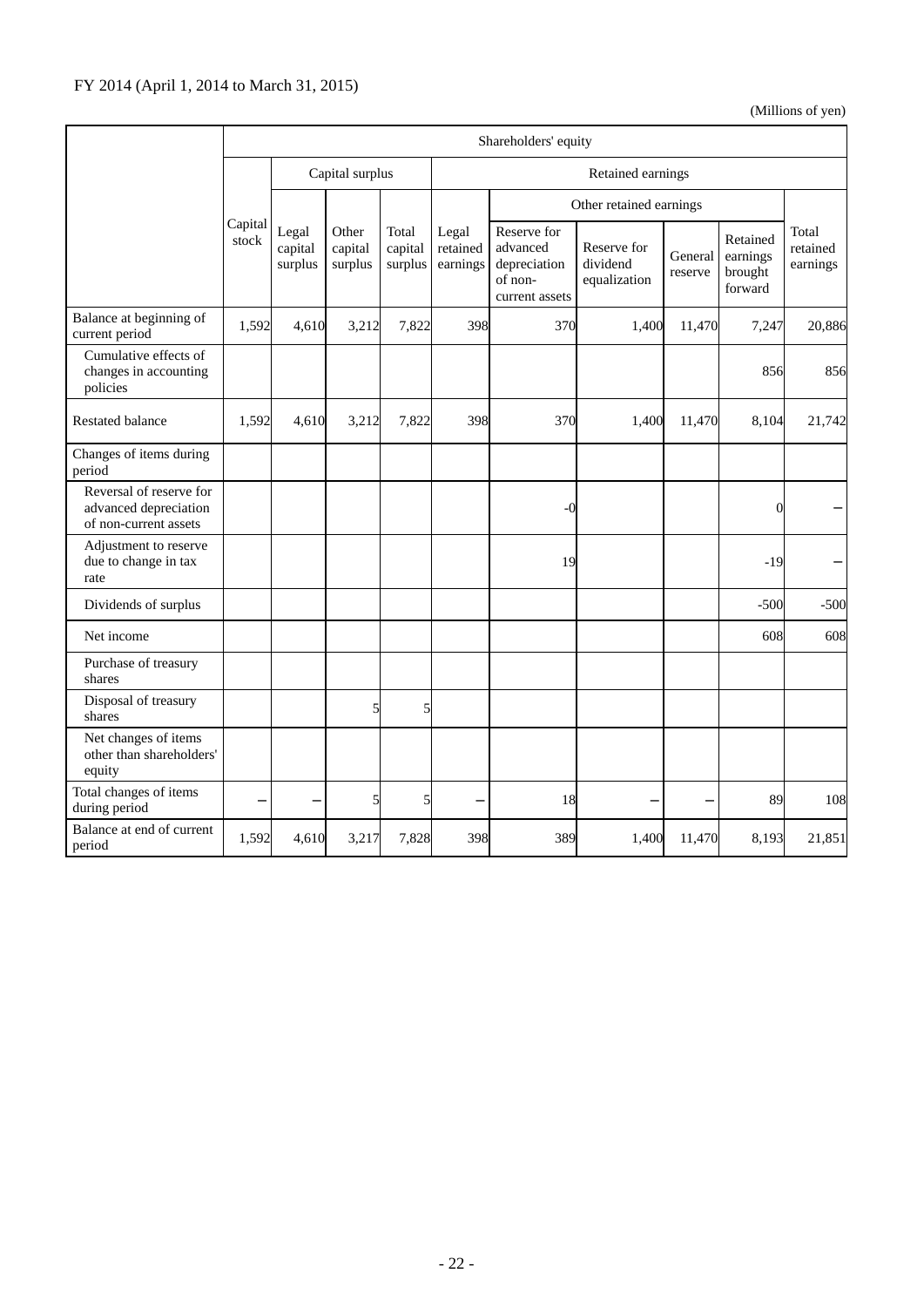(Millions of yen) Shareholders' equity Valuation and translation adjustments Subscription rights to shares Total net Treasury  $\begin{array}{|l|c|c|c|c|c|c|c|c|} \hline \text{1} & \text{1} & \text{1} & \text{1} & \text{1} \\ \text{1} & \text{1} & \text{1} & \text{1} & \text{1} \\ \text{2} & \text{1} & \text{1} & \text{1} & \text{1} \\ \hline \text{2} & \text{1} & \text{1} & \text{1} & \text{1} \\ \hline \text{3} & \text{1} & \text{1} & \text{1} & \text{1} \\ \hline \text{4} & \text{1} & \text{1} & \text{1} &$ shares Total equity Valuation difference on availablefor-sale securities Deferred gains or losses on hedges Total valuation and translation adjustments Balance at beginning of current period  $-962$   $-29,339$   $1,072$   $-249$   $-823$  101 30,264 Cumulative effects of changes in Lumulative effects of changes in<br>accounting policies 856 Restated balance 1.1.121 101 | 30,196 1,072 -249 823 101 | 31,121 Changes of items during period Reversal of reserve for advanced depreciation of non-current assets Adjustment to reserve due to change in tax rate Dividends of surplus  $\begin{vmatrix} 1 & 1 \\ -500 & -500 \end{vmatrix}$   $\begin{vmatrix} 1 & 1 \\ -500 & -500 \end{vmatrix}$   $\begin{vmatrix} 1 & 1 \\ -500 & -500 \end{vmatrix}$ Net income 608 608 Purchase of treasury shares -544 -544 -544 Disposal of treasury shares  $\begin{vmatrix} 7 & 13 \\ 13 & 1 \end{vmatrix}$  14 13 Net changes of items other than shareholders' equity 540 -207 333 8 341 Total changes of items during period  $\begin{vmatrix} -536 & -422 & 540 & -207 \end{vmatrix}$   $\begin{vmatrix} -207 & 333 & 8 \end{vmatrix}$  -81 Balance at end of current period 1,499 -1,499 29,773 1,613 -456 1,156 109 31,039